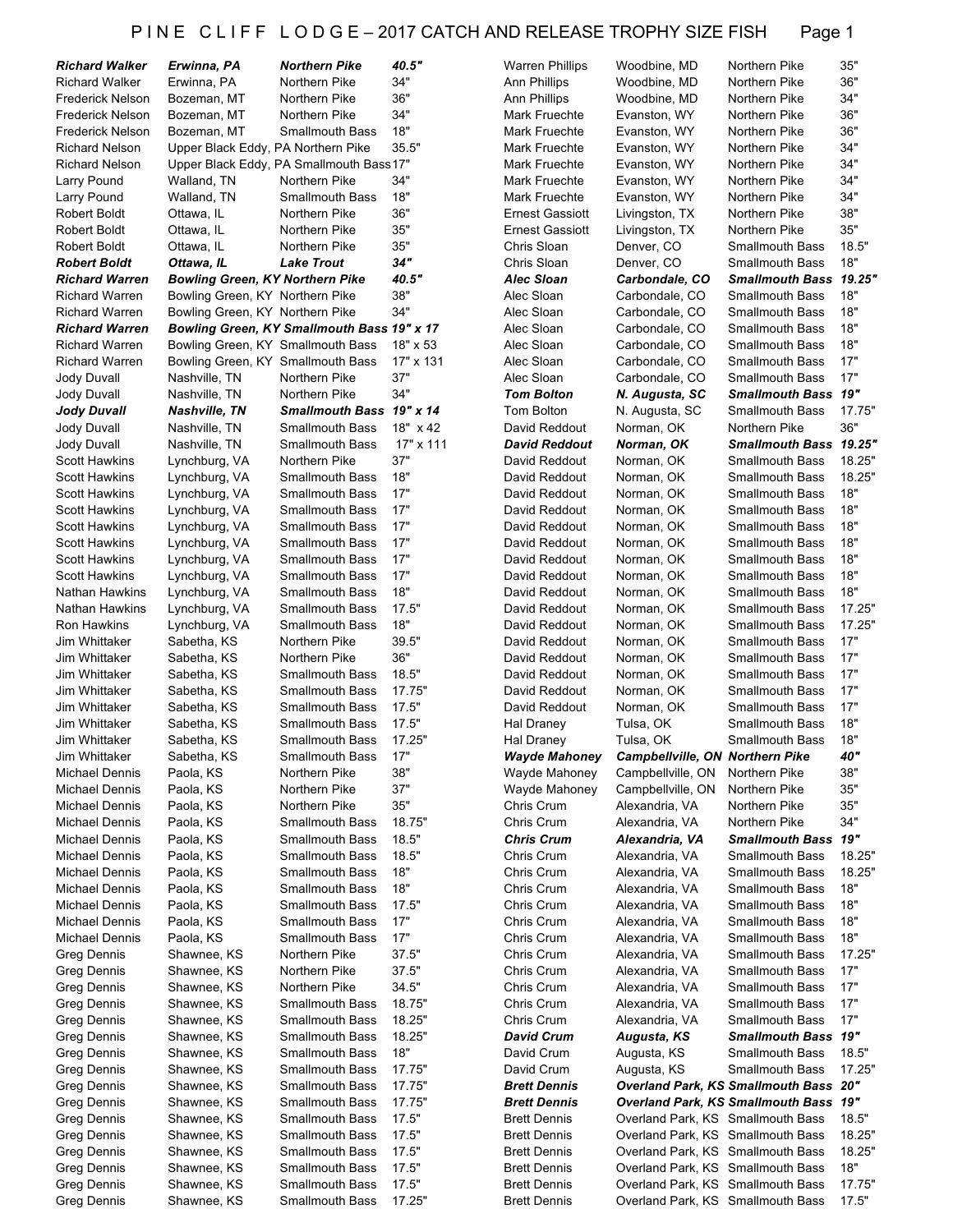| Greg Dennis                                | Shawnee, KS    | <b>Smallmouth Bass</b>     | 17.25" | <b>Brett Dennis</b>                     | Overland Park, KS Smallmouth Bass  |                                       | 17.5"         |
|--------------------------------------------|----------------|----------------------------|--------|-----------------------------------------|------------------------------------|---------------------------------------|---------------|
| <b>Greg Dennis</b>                         | Shawnee, KS    | <b>Smallmouth Bass</b>     | 17.25" | <b>Brett Dennis</b>                     | Overland Park, KS Smallmouth Bass  |                                       | 17.25"        |
| <b>Greg Dennis</b>                         | Shawnee, KS    | <b>Smallmouth Bass</b>     | 17.25" | <b>Brett Dennis</b>                     | Overland Park, KS Smallmouth Bass  |                                       | 17"           |
| <b>Greg Dennis</b>                         | Shawnee, KS    | <b>Smallmouth Bass</b>     | 17"    | <b>Brett Dennis</b>                     | Overland Park, KS Smallmouth Bass  |                                       | 17"           |
| <b>Greg Dennis</b>                         | Shawnee, KS    | <b>Smallmouth Bass</b>     | 17"    | Dale Foster                             | Eugene, OR                         | Smallmouth Bass 19.5"                 |               |
| <b>Rick Brown</b>                          | Colwich, KS    | Northern Pike              | 37"    | <b>Dale Foster</b>                      | Eugene, OR                         | Smallmouth Bass 19"                   |               |
| <b>Rick Brown</b>                          | Colwich, KS    | <b>Smallmouth Bass</b>     | 19"    | <b>Dale Foster</b>                      | Eugene, OR                         | Smallmouth Bass 19"                   |               |
| <b>Rick Brown</b>                          | Colwich, KS    | <b>Smallmouth Bass</b>     | 18"    | Dale Foster                             | Eugene, OR                         | <b>Smallmouth Bass</b>                | 18.5"         |
| <b>Rick Brown</b>                          | Colwich, KS    | <b>Smallmouth Bass</b>     | 18"    | Dale Foster                             | Eugene, OR                         | <b>Smallmouth Bass</b>                | 18.25"        |
| Jim Keller                                 | Douglass, KS   | Northern Pike              | 34"    | Dale Foster                             | Eugene, OR                         | <b>Smallmouth Bass</b>                | 18.25"        |
| Jim Keller                                 | Douglass, KS   | <b>Smallmouth Bass 19"</b> |        | <b>Dale Foster</b>                      | Eugene, OR                         | <b>Lake Trout</b>                     | 32"           |
| Jim Keller                                 | Douglass, KS   | <b>Smallmouth Bass</b>     | 19"    | Chuck Koehn                             | Eugene, OR                         | <b>Smallmouth Bass</b>                | 18"           |
| Jim Keller                                 | Douglass, KS   | <b>Smallmouth Bass</b>     | 18"    | Chuck Koehn                             | Eugene, OR                         | <b>Smallmouth Bass</b>                | 17.5"         |
| Jim Keller                                 | Douglass, KS   | <b>Smallmouth Bass</b>     | 17"    | John Brown                              | Eugene, OR                         | Smallmouth Bass 19"                   |               |
| Neal Hall                                  | Wichita, KS    | Smallmouth Bass 19"        |        | John Brown                              | Eugene, OR                         | Smallmouth Bass 19"                   |               |
| Neal Hall                                  |                | <b>Smallmouth Bass</b>     | 18.5"  | John Brown                              | Eugene, OR                         | <b>Smallmouth Bass</b>                | 18"           |
|                                            | Wichita, KS    |                            | 17"    |                                         |                                    |                                       | 18"           |
| Neal Hall                                  | Wichita, KS    | <b>Smallmouth Bass</b>     | 17"    | John Brown                              | Eugene, OR                         | <b>Smallmouth Bass</b>                | 18"           |
| Neal Hall                                  | Wichita, KS    | <b>Smallmouth Bass</b>     |        | John Brown                              | Eugene, OR                         | <b>Smallmouth Bass</b>                |               |
| Neal Hall                                  | Wichita, KS    | <b>Smallmouth Bass</b>     | 17"    | John Brown                              | Eugene, OR                         | <b>Smallmouth Bass</b>                | 17.5"         |
| Dirk Moss                                  | Topeka, KS     | Northern Pike              | 36.75" | John Watkinson                          | Eugene, OR                         | <b>Smallmouth Bass</b>                | 18.5"         |
| Dirk Moss                                  | Topeka, KS     | Northern Pike              | 35"    | John Watkinson                          | Eugene, OR                         | <b>Smallmouth Bass</b>                | 18.25"        |
| Ed Maynard                                 | Loveland, CO   | Northern Pike              | 35"    | John Watkinson                          | Eugene, OR                         | <b>Smallmouth Bass</b>                | 18"           |
| Ed Maynard                                 | Loveland, CO   | Walleye                    | 27"    | John Watkinson                          | Eugene, OR                         | Smallmouth Bass                       | 18"           |
| <b>Adrienne Ferrel</b>                     | Windsor, CO    | Northern Pike              | 34"    | John Watkinson                          | Eugene, OR                         | <b>Smallmouth Bass</b>                | 18"           |
| <b>Adrienne Ferrel</b>                     | Windsor, CO    | Northern Pike              | 34"    | John Watkinson                          | Eugene, OR                         | <b>Smallmouth Bass</b>                | 18"           |
| Adrienne Ferrel                            | Windsor, CO    | <b>Smallmouth Bass</b>     | 17"    | John Watkinson                          | Eugene, OR                         | <b>Smallmouth Bass</b>                | 18"           |
| Greg Steiskal                              | Owatonna, MN   | Northern Pike              | 36"    | John Watkinson                          | Eugene, OR                         | <b>Smallmouth Bass</b>                | 17"           |
| <b>Mike Cobb</b>                           | Bend, OR       | Smallmouth Bass 19"        |        | John Watkinson                          | Eugene, OR                         | <b>Smallmouth Bass</b>                | 17"           |
| Mike Cobb                                  | Bend, OR       | <b>Smallmouth Bass</b>     | 18.5"  | John Watkinson                          | Eugene, OR                         | <b>Smallmouth Bass</b>                | 17"           |
| Mike Cobb                                  | Bend, OR       | <b>Smallmouth Bass</b>     | 17.5"  | John Watkinson                          | Eugene, OR                         | <b>Smallmouth Bass</b>                | 17"           |
| Mike Cobb                                  | Bend, OR       | <b>Smallmouth Bass</b>     | 17.5"  | <b>Grant Watkinson</b>                  | Lake Oswego, OR                    | <b>Smallmouth Bass</b>                | 18"           |
| Mike Cobb                                  | Bend, OR       | <b>Smallmouth Bass</b>     | 17"    | Grant Watkinson                         | Lake Oswego, OR                    | <b>Smallmouth Bass</b>                | 17"           |
| Mike Cobb                                  | Bend, OR       | <b>Smallmouth Bass</b>     | 17"    | Grant Watkinson                         | Lake Oswego, OR                    | <b>Smallmouth Bass</b>                | 17"           |
| <b>Mike Cobb</b>                           | Bend, OR       | <b>Lake Trout</b>          | 30"    | <b>Grant Watkinson</b>                  | Lake Oswego, OR Smallmouth Bass    |                                       | 17"           |
|                                            |                |                            |        |                                         |                                    |                                       |               |
|                                            |                |                            |        |                                         |                                    |                                       |               |
| Derek Card                                 | Lake Worth, FL | Northern Pike              | 34"    | Tonya Card                              | Lake Worth, FL                     | Northern Pike                         | 34"           |
| <b>Derek Card</b>                          | Lake Worth, FL | <b>Lake Trout</b>          | 30"    | <b>Tonya Card</b>                       | Lake Worth, FL                     | <b>Lake Trout</b>                     | 30"           |
| <b>Derek Card</b>                          | Lake Worth, FL | <b>Smallmouth Bass</b>     | 19"    | <b>Tonya Card</b>                       | Lake Worth, FL                     | <b>Smallmouth Bass</b>                | 19"           |
| <b>Derek Card</b>                          | Lake Worth, FL | <b>Smallmouth Bass 19"</b> |        | Tonya Card                              | Lake Worth, FL                     | <b>Smallmouth Bass</b>                | 18.5"         |
| Derek Card                                 | Lake Worth, FL | <b>Smallmouth Bass</b>     | 18.75" | Tonya Card                              | Lake Worth, FL                     | <b>Smallmouth Bass</b>                | 17"           |
| Derek Card                                 | Lake Worth, FL | <b>Smallmouth Bass</b>     | 18.5"  | James Swafford                          | Mediapolis, IA                     | Northern Pike                         | 34"           |
| Derek Card                                 | Lake Worth, FL | <b>Smallmouth Bass</b>     | 18"    | <b>Nick Edmonds</b>                     | Mountain View, CA Smallmouth Bass  |                                       | 17"           |
| Derek Card                                 | Lake Worth, FL | <b>Smallmouth Bass</b>     | 18"    | Lonnie Edmonds Louisville, KY           |                                    | <b>Smallmouth Bass 19"</b>            |               |
| Derek Card                                 | Lake Worth, FL | Smallmouth Bass            | 17.5"  | Lonnie Edmonds Louisville, KY           |                                    | Smallmouth Bass 18"                   |               |
| Derek Card                                 | Lake Worth, FL | Smallmouth Bass            | 17.5"  | Lonnie Edmonds                          | Louisville, KY                     | <b>Smallmouth Bass</b>                | 18"           |
| Derek Card                                 | Lake Worth, FL | <b>Smallmouth Bass</b>     | 17.5"  | Lonnie Edmonds                          | Louisville, KY                     | <b>Smallmouth Bass</b>                | 18"           |
| Derek Card                                 | Lake Worth, FL | <b>Smallmouth Bass</b>     | 17.25" | Siah Davis                              |                                    | Willow Springs, MOSmallmouth Bass 19" |               |
| Derek Card                                 | Lake Worth, FL | <b>Smallmouth Bass</b>     | 17"    | Stan Pruett                             | Kansas City, MO                    | Northern Pike                         | 35.25"        |
| Derek Card                                 | Lake Worth, FL | <b>Smallmouth Bass</b>     | 17"    | <b>Stan Pruett</b>                      | Kansas City, MO                    | Northern Pike                         | 35"           |
| Derek Card                                 | Lake Worth, FL | <b>Smallmouth Bass</b>     | 17"    | <b>Stan Pruett</b>                      | Kansas City, MO                    | Northern Pike                         | 34"           |
| Derek Card                                 | Lake Worth, FL | <b>Smallmouth Bass</b>     | 17"    | <b>Stan Pruett</b>                      | Kansas City, MO                    | Northern Pike                         | 18.5"         |
| <b>Brent Bostic</b>                        | Hurricane, WV  | Smallmouth Bass 20"        |        | Jim Dalton                              | Colorado Springs, CO Northern Pike |                                       | 35"           |
| <b>Brent Bostic</b>                        | Hurricane, WV  | Smallmouth Bass 19.5"      |        | <b>Buddy McGlynn</b>                    | Spring, TX                         | Northern Pike                         | 37.5"         |
|                                            | Hurricane, WV  |                            |        |                                         | Spring, TX                         |                                       |               |
| <b>Brent Bostic</b><br><b>Brent Bostic</b> |                | Smallmouth Bass 19"        |        | <b>Buddy McGlynn</b><br>Dave Olson, Jr. |                                    | Northern Pike                         | 35"<br>18"    |
|                                            | Hurricane, WV  | <b>Smallmouth Bass 19"</b> |        |                                         | Owatonna, MN                       | <b>Smallmouth Bass</b>                |               |
| <b>Brent Bostic</b>                        | Hurricane, WV  | <b>Smallmouth Bass 19"</b> |        | David Sonka                             | White Bear Lk, MN Northern Pike    |                                       | 39.5"         |
| <b>Brent Bostic</b>                        | Hurricane, WV  | <b>Smallmouth Bass 19"</b> |        | David Sonka                             | White Bear Lk, MN Northern Pike    |                                       | 36"           |
| <b>Brent Bostic</b>                        | Hurricane, WV  | <b>Smallmouth Bass</b>     | 18.75" | David Sonka                             | White Bear Lk, MN                  | Northern Pike                         | 34"           |
| <b>Brent Bostic</b>                        | Hurricane, WV  | <b>Smallmouth Bass</b>     | 18.75" | Jeff Goettl                             | Stillwater, MN                     | Northern Pike                         | 36"           |
| <b>Brent Bostic</b>                        | Hurricane, WV  | <b>Smallmouth Bass</b>     | 18.5"  | Jeff Goettl                             | Stillwater, MN                     | Northern Pike                         | 34"           |
| <b>Brent Bostic</b>                        | Hurricane, WV  | <b>Smallmouth Bass</b>     | 18.5"  | <b>Greg Stark</b>                       | Everett, WA                        | Northern Pike                         | 35.5"         |
| <b>Brent Bostic</b>                        | Hurricane, WV  | <b>Smallmouth Bass</b>     | 18.5"  | Greg Stark                              | Everett, WA                        | Northern Pike                         | 34"           |
| <b>Brent Bostic</b>                        | Hurricane, WV  | <b>Smallmouth Bass</b>     | 18.5"  | John Durham                             | Cibolo, TX                         | Smallmouth Bass 19.5"                 |               |
| <b>Brent Bostic</b>                        | Hurricane, WV  | <b>Smallmouth Bass</b>     | 18.5"  | John Durham                             | Cibolo, TX                         | Smallmouth Bass 19.5"                 |               |
| <b>Brent Bostic</b>                        | Hurricane, WV  | <b>Smallmouth Bass</b>     | 18.25" | John Durham                             | Cibolo, TX                         | <b>Smallmouth Bass</b>                | 18.5"         |
| <b>Brent Bostic</b>                        | Hurricane, WV  | <b>Smallmouth Bass</b>     | 18.25" | John Durham                             | Cibolo, TX                         | <b>Smallmouth Bass</b>                | 18.5"         |
| <b>Brent Bostic</b>                        | Hurricane, WV  | <b>Smallmouth Bass</b>     | 18.25" | John Durham                             | Cibolo, TX                         | <b>Smallmouth Bass</b>                | 18.5"         |
| <b>Brent Bostic</b>                        | Hurricane, WV  | <b>Smallmouth Bass</b>     | 18"    | John Durham                             | Cibolo, TX                         | <b>Smallmouth Bass</b>                |               |
| <b>Brent Bostic</b>                        | Hurricane, WV  | <b>Smallmouth Bass</b>     | 18"    | John Durham                             | Cibolo, TX                         | <b>Smallmouth Bass</b>                | 18.25"<br>18" |
| <b>Brent Bostic</b>                        | Hurricane, WV  | <b>Smallmouth Bass</b>     | 18"    | John Durham                             | Cibolo, TX                         | <b>Smallmouth Bass</b>                | 18"           |
| <b>Brent Bostic</b>                        | Hurricane, WV  | <b>Smallmouth Bass</b>     | 18"    | John Durham                             | Cibolo, TX                         | <b>Smallmouth Bass</b>                | 18"           |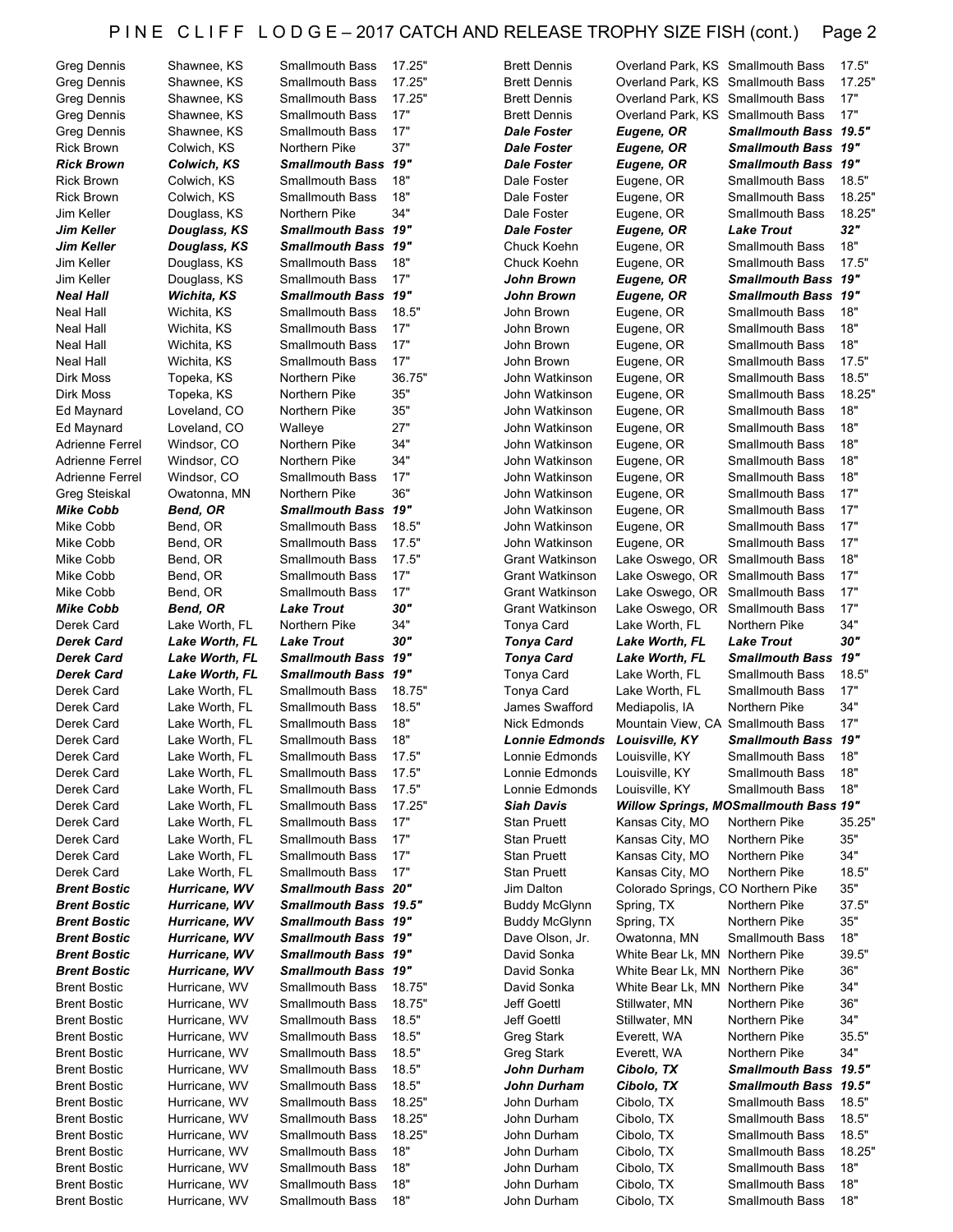| Brent Bostic                 | Hurricane, WV                  | Smallmouth Bass                                  | 18"              | John Durham                  | Cibolo, TX                      | Smallmouth Bass                        | 18"    |
|------------------------------|--------------------------------|--------------------------------------------------|------------------|------------------------------|---------------------------------|----------------------------------------|--------|
| <b>Brent Bostic</b>          | Hurricane, WV                  | <b>Smallmouth Bass</b>                           | 18"              | John Durham                  | Cibolo, TX                      | <b>Smallmouth Bass</b>                 | 18"    |
| Brent Bostic                 | Hurricane, WV                  | <b>Smallmouth Bass</b>                           | 18"              | John Durham                  | Cibolo, TX                      | <b>Smallmouth Bass</b>                 | 18"    |
|                              |                                |                                                  |                  |                              |                                 |                                        |        |
| Brent Bostic                 | Hurricane, WV                  | <b>Smallmouth Bass</b>                           | 18"              | John Durham                  | Cibolo, TX                      | <b>Smallmouth Bass</b>                 | 18"    |
| <b>Brent Bostic</b>          | Hurricane, WV                  | <b>Smallmouth Bass</b>                           | 18"              | John Durham                  | Cibolo, TX                      | <b>Smallmouth Bass</b>                 | 17.75" |
| <b>Brent Bostic</b>          | Hurricane, WV                  | <b>Smallmouth Bass</b>                           | 18"              | John Durham                  | Cibolo, TX                      | <b>Smallmouth Bass</b>                 | 17.75" |
| Brent Bostic                 | Hurricane, WV                  | <b>Smallmouth Bass</b>                           | 18"              | John Durham                  | Cibolo, TX                      | <b>Smallmouth Bass</b>                 | 17.5"  |
| <b>Brent Bostic</b>          | Hurricane, WV                  | <b>Smallmouth Bass</b>                           | 17.75"           | John Durham                  | Cibolo, TX                      | <b>Smallmouth Bass</b>                 | 17.5"  |
|                              |                                |                                                  |                  |                              |                                 |                                        | 17.25" |
| <b>Brent Bostic</b>          | Hurricane, WV                  | <b>Smallmouth Bass</b>                           | 17.75"           | John Durham                  | Cibolo, TX                      | <b>Smallmouth Bass</b>                 |        |
| <b>Brent Bostic</b>          | Hurricane, WV                  | <b>Smallmouth Bass</b>                           | 17.75"           | John Durham                  | Cibolo, TX                      | <b>Smallmouth Bass</b>                 | 17.25" |
| Brent Bostic                 | Hurricane, WV                  | <b>Smallmouth Bass</b>                           | 17.75"           | John Durham                  | Cibolo, TX                      | <b>Smallmouth Bass</b>                 | 17"    |
| <b>Brent Bostic</b>          | Hurricane, WV                  | <b>Smallmouth Bass</b>                           | 17.75"           | John Durham                  | Cibolo, TX                      | <b>Smallmouth Bass</b>                 | 17"    |
| <b>Brent Bostic</b>          | Hurricane, WV                  | <b>Smallmouth Bass</b>                           | 17.75"           | John Durham                  | Cibolo, TX                      | <b>Smallmouth Bass</b>                 | 17"    |
| <b>Brent Bostic</b>          |                                |                                                  | 17.75"           |                              |                                 | Smallmouth Bass 19.5"                  |        |
|                              | Hurricane, WV                  | <b>Smallmouth Bass</b>                           |                  | <b>Rick Durham</b>           | Wichita, KS                     |                                        |        |
| <b>Brent Bostic</b>          | Hurricane, WV                  | <b>Smallmouth Bass</b>                           | 17.75"           | <b>Rick Durham</b>           | Wichita, KS                     | <b>Smallmouth Bass 19"</b>             |        |
| <b>Brent Bostic</b>          | Hurricane, WV                  | <b>Smallmouth Bass</b>                           | 17.75"           | <b>Rick Durham</b>           | Wichita, KS                     | <b>Smallmouth Bass</b>                 | 18.75" |
| <b>Brent Bostic</b>          | Hurricane, WV                  | <b>Smallmouth Bass</b>                           | 17.5"            | <b>Rick Durham</b>           | Wichita, KS                     | <b>Smallmouth Bass</b>                 | 18.25" |
| <b>Brent Bostic</b>          | Hurricane, WV                  | <b>Smallmouth Bass</b>                           | 17.5"            | <b>Rick Durham</b>           | Wichita, KS                     | <b>Smallmouth Bass</b>                 | 18"    |
| <b>Brent Bostic</b>          | Hurricane, WV                  | <b>Smallmouth Bass</b>                           | 17.5"            | <b>Rick Durham</b>           | Wichita, KS                     | <b>Smallmouth Bass</b>                 | 18"    |
|                              |                                |                                                  |                  |                              |                                 |                                        |        |
| <b>Brent Bostic</b>          | Hurricane, WV                  | <b>Smallmouth Bass</b>                           | 17.5"            | <b>Rick Durham</b>           | Wichita, KS                     | <b>Smallmouth Bass</b>                 | 18"    |
| <b>Brent Bostic</b>          | Hurricane, WV                  | <b>Smallmouth Bass</b>                           | 17.5"            | <b>Rick Durham</b>           | Wichita, KS                     | <b>Smallmouth Bass</b>                 | 18"    |
| <b>Brent Bostic</b>          | Hurricane, WV                  | <b>Smallmouth Bass</b>                           | 17.5"            | <b>Rick Durham</b>           | Wichita, KS                     | <b>Smallmouth Bass</b>                 | 18"    |
| <b>Brent Bostic</b>          | Hurricane, WV                  | <b>Smallmouth Bass</b>                           | 17.5"            | <b>Rick Durham</b>           | Wichita, KS                     | <b>Smallmouth Bass</b>                 | 18"    |
| <b>Brent Bostic</b>          | Hurricane, WV                  | <b>Smallmouth Bass</b>                           | 17.25"           | <b>Rick Durham</b>           | Wichita, KS                     | <b>Smallmouth Bass</b>                 | 17.75" |
|                              |                                |                                                  |                  |                              |                                 |                                        |        |
| <b>Brent Bostic</b>          | Hurricane, WV                  | <b>Smallmouth Bass</b>                           | 17.25"           | <b>Rick Durham</b>           | Wichita, KS                     | <b>Smallmouth Bass</b>                 | 17.5"  |
| <b>Brent Bostic</b>          | Hurricane, WV                  | <b>Smallmouth Bass</b>                           | 17.25"           | <b>Rick Durham</b>           | Wichita, KS                     | <b>Smallmouth Bass</b>                 | 17.25" |
| <b>Brent Bostic</b>          | Hurricane, WV                  | <b>Smallmouth Bass</b>                           | 17.25"           | <b>Rick Durham</b>           | Wichita, KS                     | <b>Smallmouth Bass</b>                 | 17"    |
| <b>Brent Bostic</b>          | Hurricane, WV                  | <b>Smallmouth Bass</b>                           | 17.25"           | <b>Rick Durham</b>           | Wichita, KS                     | <b>Smallmouth Bass</b>                 | 17"    |
| <b>Brent Bostic</b>          | Hurricane, WV                  | <b>Smallmouth Bass</b>                           | 17"              | <b>Gary Rowland</b>          | Bella Vista, AR                 | Smallmouth Bass 19.5"                  |        |
| <b>Brent Bostic</b>          | Hurricane, WV                  | <b>Smallmouth Bass</b>                           | 17"              | <b>Gary Rowland</b>          | Bella Vista, AR                 | Smallmouth Bass 19"                    |        |
|                              |                                |                                                  | 17"              |                              |                                 | Smallmouth Bass 19"                    |        |
| <b>Brent Bostic</b>          | Hurricane, WV                  | <b>Smallmouth Bass</b>                           |                  | <b>Gary Rowland</b>          | Bella Vista, AR                 |                                        |        |
| <b>Brent Bostic</b>          | Hurricane, WV                  | <b>Smallmouth Bass</b>                           | 17"              | Gary Rowland                 | Bella Vista, AR                 | <b>Smallmouth Bass</b>                 | 18"    |
| <b>Brent Bostic</b>          | Hurricane, WV                  | <b>Smallmouth Bass</b>                           | 17"              | Gary Rowland                 | Bella Vista, AR                 | <b>Smallmouth Bass</b>                 | 18"    |
| <b>Brent Bostic</b>          | Hurricane, WV                  | <b>Smallmouth Bass</b>                           | 17"              | Gary Rowland                 | Bella Vista, AR                 | <b>Smallmouth Bass</b>                 | 18"    |
|                              |                                |                                                  |                  |                              |                                 |                                        |        |
|                              |                                |                                                  |                  |                              |                                 |                                        |        |
| <b>Brent Bostic</b>          | Hurricane, WV                  | <b>Smallmouth Bass</b>                           | 17"              | Gary Rowland                 | Bella Vista, AR                 | <b>Smallmouth Bass</b>                 | 17.5"  |
| <b>Brent Bostic</b>          | Hurricane, WV                  | <b>Smallmouth Bass</b>                           | 17"              | Gary Rowland                 | Bella Vista, AR                 | <b>Smallmouth Bass</b>                 | 17.25" |
| Brent Bostic                 | Hurricane, WV                  | <b>Smallmouth Bass</b>                           | 17"              | Gary Rowland                 | Bella Vista, AR                 | <b>Smallmouth Bass</b>                 | 17"    |
| Angie Bostic                 | Hurricane, WV                  | <b>Smallmouth Bass 20"</b>                       |                  | Gary Rowland                 | Bella Vista, AR                 | <b>Smallmouth Bass</b>                 | 17"    |
| <b>Angie Bostic</b>          | Hurricane, WV                  | <b>Smallmouth Bass 20"</b>                       |                  | Gary Rowland                 | Bella Vista, AR                 | <b>Smallmouth Bass</b>                 | 17"    |
|                              | Hurricane, WV                  | Smallmouth Bass 19.75"                           |                  |                              | Bella Vista, AR                 | <b>Smallmouth Bass</b>                 | 17"    |
| <b>Angie Bostic</b>          |                                |                                                  |                  | Gary Rowland                 |                                 |                                        |        |
| <b>Angie Bostic</b>          | Hurricane, WV                  | Smallmouth Bass 19.5"                            |                  | Gary Rowland                 | Bella Vista, AR                 | <b>Smallmouth Bass</b>                 | 17"    |
| <b>Angie Bostic</b>          | Hurricane, WV                  | Smallmouth Bass 19.25"                           |                  | Larry Noller                 | Bella Vista, AR                 | <b>Smallmouth Bass</b>                 | 18.5"  |
| <b>Angie Bostic</b>          | Hurricane, WV                  | <b>Smallmouth Bass 19"</b>                       |                  | Larry Noller                 | Bella Vista, AR                 | Smallmouth Bass                        | 18.5"  |
| Angie Bostic                 | Hurricane, WV                  | <b>Smallmouth Bass 19"</b>                       |                  | Larry Noller                 | Bella Vista, AR                 | Smallmouth Bass                        | 18.25" |
| <b>Angie Bostic</b>          | Hurricane, WV                  | <b>Smallmouth Bass 19"</b>                       |                  | Larry Noller                 | Bella Vista, AR                 | <b>Smallmouth Bass</b>                 | 18"    |
|                              |                                |                                                  |                  |                              |                                 |                                        |        |
| <b>Angie Bostic</b>          | Hurricane, WV                  | <b>Smallmouth Bass 19"</b>                       |                  | Larry Noller                 | Bella Vista, AR                 | <b>Smallmouth Bass</b>                 | 18"    |
| Angie Bostic                 | Hurricane, WV                  | Smallmouth Bass                                  | 18.75"           | Larry Noller                 | Bella VIsta, AR                 | Smallmouth Bass                        | 18"    |
| Angie Bostic                 | Hurricane, WV                  | <b>Smallmouth Bass</b>                           | 18.5"            | Larry Noller                 | Bella VIsta, AR                 | <b>Smallmouth Bass</b>                 | 18"    |
| Angie Bostic                 | Hurricane, WV                  | Smallmouth Bass                                  | 18.5"            | Larry Noller                 | Bella VIsta, AR                 | <b>Smallmouth Bass</b>                 | 17.75" |
| Angie Bostic                 | Hurricane, WV                  | <b>Smallmouth Bass</b>                           | 18.5"            | Larry Noller                 | Bella VIsta, AR                 | <b>Smallmouth Bass</b>                 | 17.75" |
|                              |                                |                                                  |                  |                              |                                 |                                        |        |
| Angie Bostic                 | Hurricane, WV                  | <b>Smallmouth Bass</b>                           | 18.5"            | Larry Noller                 | Bella VIsta, AR                 | <b>Smallmouth Bass</b>                 | 17.75" |
| Angie Bostic                 | Hurricane, WV                  | <b>Smallmouth Bass</b>                           | 18.25"           | Larry Noller                 | Bella VIsta, AR                 | <b>Smallmouth Bass</b>                 | 17.75" |
| Angie Bostic                 | Hurricane, WV                  | <b>Smallmouth Bass</b>                           | 18.25"           | Larry Noller                 | Bella VIsta, AR                 | <b>Smallmouth Bass</b>                 | 17.5"  |
| Angie Bostic                 | Hurricane, WV                  | <b>Smallmouth Bass</b>                           | 18.25"           | Larry Noller                 | Bella VIsta, AR                 | <b>Smallmouth Bass</b>                 | 17.5"  |
| Angie Bostic                 | Hurricane, WV                  | <b>Smallmouth Bass</b>                           | 18"              | Larry Noller                 | Bella VIsta, AR                 | <b>Smallmouth Bass</b>                 | 17.25" |
| Angie Bostic                 |                                | <b>Smallmouth Bass</b>                           | 18"              | Larry Noller                 | Bella VIsta, AR                 | <b>Smallmouth Bass</b>                 | 17"    |
|                              | Hurricane, WV                  |                                                  |                  |                              |                                 |                                        |        |
| Angie Bostic                 | Hurricane, WV                  | <b>Smallmouth Bass</b>                           | 18"              | Larry Noller                 | Bella VIsta, AR                 | <b>Smallmouth Bass</b>                 | 17"    |
| Angie Bostic                 | Hurricane, WV                  | <b>Smallmouth Bass</b>                           | 18"              | Cole Juen                    | Ellsworth, WI                   | Northern Pike                          | 36"    |
| Angie Bostic                 | Hurricane, WV                  | <b>Smallmouth Bass</b>                           | 18"              | Cole Juen                    | Ellsworth, WI                   | Northern Pike                          | 35"    |
| Angie Bostic                 | Hurricane, WV                  | <b>Smallmouth Bass</b>                           | 18"              | Cole Juen                    | Ellsworth, WI                   | Northern Pike                          | 34"    |
| Angie Bostic                 | Hurricane, WV                  | <b>Smallmouth Bass</b>                           | 18"              | Cole Juen                    | Ellsworth, WI                   | Northern Pike                          | 34"    |
| Angie Bostic                 | Hurricane, WV                  | Smallmouth Bass                                  | 18"              | Cole Juen                    | Ellsworth, WI                   | <b>Smallmouth Bass</b>                 | 17"    |
|                              |                                |                                                  |                  |                              |                                 |                                        |        |
| Angie Bostic                 | Hurricane, WV                  | <b>Smallmouth Bass</b>                           | 18"              | Cole Juen                    | Ellsworth, WI                   | <b>Smallmouth Bass</b>                 | 17"    |
| Angie Bostic                 | Hurricane, WV                  | Smallmouth Bass                                  | 18"              | Jim Juen                     | Cottage Grove, MN Northern Pike |                                        | 35"    |
| Angie Bostic                 | Hurricane, WV                  | <b>Smallmouth Bass</b>                           | 18"              | Jason Foster                 | Hartford, KS                    | Northern Pike                          | 34"    |
| Angie Bostic                 | Hurricane, WV                  | Smallmouth Bass                                  | 18"              | Jason Foster                 | Hartford, KS                    | Northern Pike                          | 34"    |
| Angie Bostic                 | Hurricane, WV                  | <b>Smallmouth Bass</b>                           | 17.75"           | Jason Foster                 | Hartford, KS                    | Smallmouth Bass 19"                    |        |
| Angie Bostic                 |                                | <b>Smallmouth Bass</b>                           | 17.75"           | Jason Foster                 | Hartford, KS                    | Smallmouth Bass 19"                    |        |
|                              | Hurricane, WV                  |                                                  |                  |                              |                                 |                                        |        |
| Angie Bostic<br>Angie Bostic | Hurricane, WV<br>Hurricane, WV | <b>Smallmouth Bass</b><br><b>Smallmouth Bass</b> | 17.75"<br>17.75" | Jason Foster<br>Jason Foster | Hartford, KS<br>Hartford, KS    | Smallmouth Bass 19"<br>Smallmouth Bass | 18.5"  |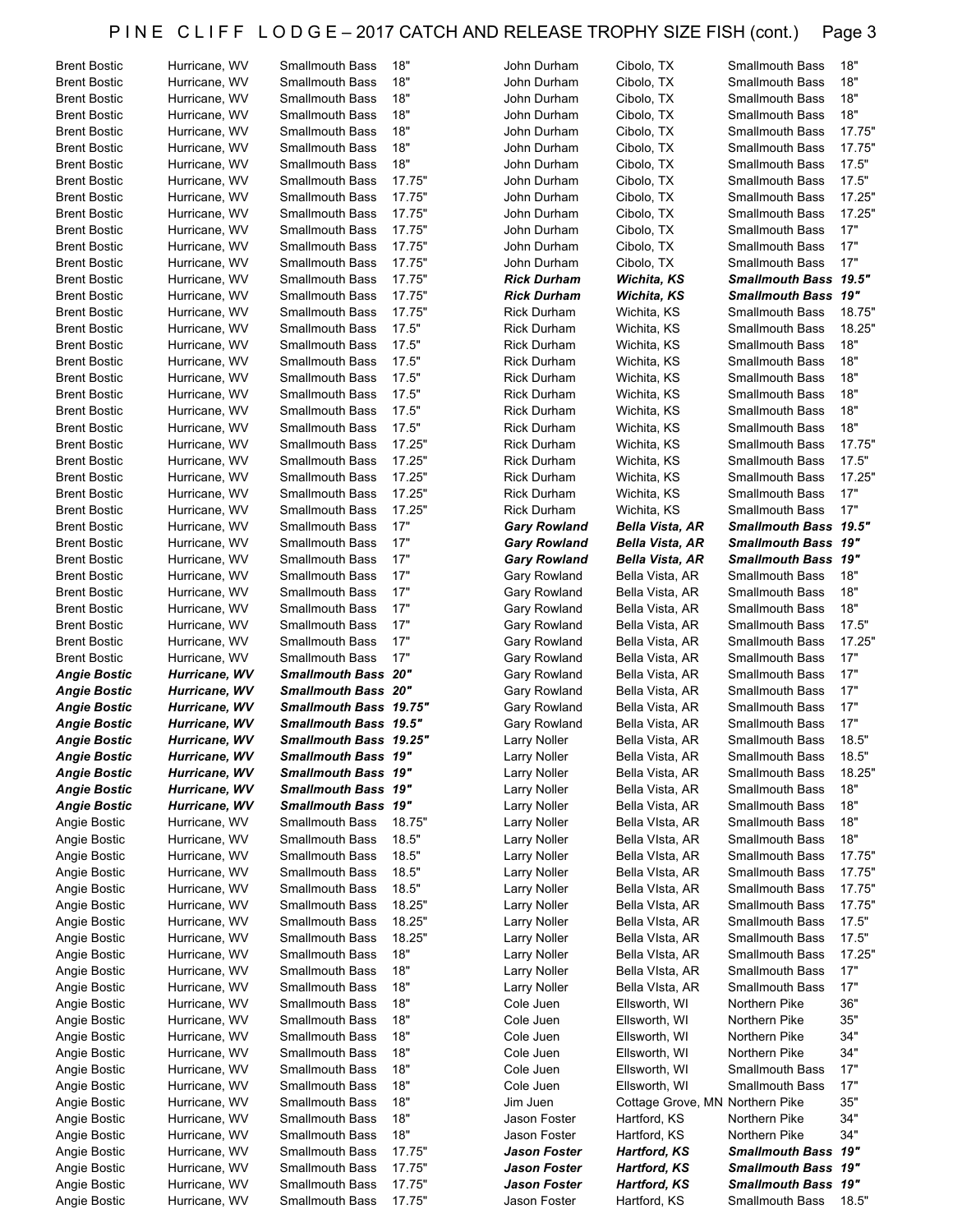| Angie Bostic                         | Hurricane, WV                           | Smallmouth Bass                         | 17.75"     | Jason Foster                    | Hartford, KS                      | Smallmouth Bass                         | 18.5"            |
|--------------------------------------|-----------------------------------------|-----------------------------------------|------------|---------------------------------|-----------------------------------|-----------------------------------------|------------------|
| Angie Bostic                         | Hurricane, WV                           | Smallmouth Bass                         | 17.5"      | Jason Foster                    | Hartford, KS                      | <b>Smallmouth Bass</b>                  | 18.25"           |
| Angie Bostic                         | Hurricane, WV                           | Smallmouth Bass                         | 17.25"     | Jason Foster                    | Hartford, KS                      | <b>Smallmouth Bass</b>                  | 18.25"           |
| Angie Bostic                         | Hurricane, WV                           | Smallmouth Bass                         | 17.25"     | Jason Foster                    | Hartford, KS                      | <b>Smallmouth Bass</b>                  | 18"              |
| Angie Bostic                         | Hurricane, WV                           | Smallmouth Bass                         | 17.25"     | Jason Foster                    | Hartford, KS                      | <b>Smallmouth Bass</b>                  | 18"              |
|                                      |                                         |                                         |            |                                 |                                   |                                         |                  |
| Angie Bostic                         | Hurricane, WV                           | <b>Smallmouth Bass</b>                  | 17"        | Jason Foster                    | Hartford, KS                      | <b>Smallmouth Bass</b>                  | 17.75"           |
| Angie Bostic                         | Hurricane, WV                           | Smallmouth Bass                         | 17"        | Jason Foster                    | Hartford, KS                      | <b>Smallmouth Bass</b>                  | 17.5"            |
| Angie Bostic                         | Hurricane, WV                           | Smallmouth Bass                         | 17"        | Jason Foster                    | Hartford, KS                      | <b>Smallmouth Bass</b>                  | 17.5"            |
| Jerry Dillon                         | Junction City, KS                       | <b>Smallmouth Bass</b>                  | 20"        | Jason Foster                    | Hartford, KS                      | <b>Smallmouth Bass</b>                  | 17.25"           |
| Jerry Dillon                         | Junction City, KS                       | <b>Smallmouth Bass</b>                  | 18"        | Jason Foster                    | Hartford, KS                      | <b>Smallmouth Bass</b>                  | 17.25"           |
| Jerry Dillon                         |                                         |                                         | 18"        |                                 | Hartford, KS                      | <b>Smallmouth Bass</b>                  | 17"              |
|                                      | Junction City, KS                       | Smallmouth Bass                         |            | Jason Foster                    |                                   |                                         |                  |
| Jerry Dillon                         | Junction City, KS                       | <b>Smallmouth Bass</b>                  | 18"        | <b>Mark Myers</b>               | Hartford, KS                      | Smallmouth Bass 19"                     |                  |
| Jerry Dillon                         | Junction City, KS                       | Smallmouth Bass                         | 17.75"     | Mark Myers                      | Hartford, KS                      | <b>Smallmouth Bass</b>                  | 17"              |
| Jerry Dillon                         | Junction City, KS                       | Smallmouth Bass                         | 17.5"      | Mark Myers                      | Hartford, KS                      | <b>Smallmouth Bass</b>                  | 17"              |
| Jerry Dillon                         | Junction City, KS                       | Smallmouth Bass                         | 17.5"      | <b>Terry Fullen</b>             | Emporia, KS                       | Northern Pike                           | 34.75"           |
| Jerry Dillon                         | Junction City, KS                       | Smallmouth Bass                         | 17.5"      | Jason Palmer                    | Independence, MO Smallmouth Bass  |                                         | 18"              |
|                                      |                                         |                                         |            |                                 |                                   |                                         |                  |
| Jerry Dillon                         | Junction City, KS                       | Smallmouth Bass                         | 17.5"      | Mark Hudson                     | Glendale, AZ                      | Northern Pike                           | 36.5"            |
| Jerry Dillon                         | Junction City, KS                       | Smallmouth Bass                         | 17.25"     | Jon Stewart                     | Lake Quivira, KS                  | Northern Pike                           | 35"              |
| Jerry Dillon                         | Junction City, KS                       | <b>Smallmouth Bass</b>                  | 17"        | Jim Hix                         | Overland Park, KS Northern Pike   |                                         | 34.25"           |
| Jerry Dillon                         | Junction City, KS                       | Smallmouth Bass                         | 17"        | Jim Hix                         | Overland Park, KS Smallmouth Bass |                                         | 18.25"           |
| Richard E. Groves                    | Independence, MO Northern Pike          |                                         | 34.75"     | Tim Hix                         | Bend, OR                          | Northern Pike                           | 35.5"            |
| Richard E. Groves                    | Independence, MO Smallmouth Bass        |                                         | 17.5"      | John Schell                     |                                   |                                         | 18"              |
|                                      |                                         |                                         |            |                                 | Osage Beach, MO                   | <b>Smallmouth Bass</b>                  |                  |
| Richard S. Groves                    | Independence, MO Smallmouth Bass        |                                         | 17"        | Danny Groves                    | Lee's Summit, MO                  | <b>Smallmouth Bass</b>                  | 18.5"            |
| Brennan Clements Lawrence, KS        |                                         | Northern Pike                           | 34"        | Maddon Brittingham Lawrence, KS |                                   | <b>Smallmouth Bass</b>                  | 18.5"            |
| <b>Brennan Clements Lawrence, KS</b> |                                         | <b>Smallmouth Bass</b>                  | 19"        | Maddon Brittingham Lawrence, KS |                                   | <b>Smallmouth Bass</b>                  | 18"              |
| Brennan Clements Lawrence, KS        |                                         | Smallmouth Bass                         | 18"        | Maddon Brittingham Lawrence, KS |                                   | <b>Smallmouth Bass</b>                  | 17"              |
| <b>Calvin Clements</b>               | Lawrence, KS                            | Northern Pike                           | 34"        |                                 |                                   | Northern Pike                           | 36.25"           |
|                                      |                                         |                                         |            | Ryan Brittingham                | Lawrence, KS                      |                                         |                  |
| Steve Ropp                           | Hutchinson, KS                          | Northern Pike                           | 35"        | Ryan Brittingham                | Lawrence, KS                      | Northern Pike                           | 35"              |
| Steve Ropp                           | Hutchinson, KS                          | Smallmouth Bass                         | 17"        | Ryan Brittingham                | Lawrence, KS                      | <b>Smallmouth Bass</b>                  | 18.5"            |
| Steve Ropp                           | Hutchinson, KS                          | Smallmouth Bass                         | 17"        | Ryan Brittingham                | Lawrence, KS                      | <b>Smallmouth Bass</b>                  | 18.5"            |
| <b>Todd Sarnstrom</b>                | Ellsworth, WI                           | <b>Smallmouth Bass</b>                  | 19"        | Ryan Brittingham                | Lawrence, KS                      | <b>Smallmouth Bass</b>                  | 18"              |
| <b>Todd Sarnstrom</b>                | Ellsworth, WI                           | Smallmouth Bass                         | 18.5"      | Ryan Brittingham                | Lawrence, KS                      | <b>Smallmouth Bass</b>                  | 17.5"            |
|                                      |                                         | Smallmouth Bass                         | 18"        |                                 |                                   | <b>Smallmouth Bass</b>                  | 17"              |
| <b>Todd Sarnstrom</b>                | Ellsworth, WI                           |                                         |            | Ryan Brittingham                | Lawrence, KS                      |                                         |                  |
| <b>Todd Sarnstrom</b>                | Ellsworth, WI                           | Smallmouth Bass                         | 17.5"      | Ryan Brittingham                | Lawrence, KS                      | <b>Smallmouth Bass</b>                  | 17"              |
|                                      |                                         |                                         |            |                                 |                                   |                                         |                  |
| <b>Todd Sarnstrom</b>                | Ellsworth, WI                           | Smallmouth Bass                         | 17"        | <b>Teri Ingram</b>              | <b>Warrenton, VA</b>              | <b>Smallmouth Bass</b>                  | 19"              |
| Naomi Sarnstrom                      | Ellsworth, WI                           | <b>Smallmouth Bass</b>                  | 17"        |                                 | Warrenton, VA                     | <b>Smallmouth Bass</b>                  | 18"              |
|                                      |                                         |                                         |            | Teri Ingram                     |                                   |                                         |                  |
| <b>Scott Smith</b>                   | The Plains, VA                          | <b>Smallmouth Bass 20"</b>              |            | Teri Ingram                     | Warrenton, VA                     | <b>Smallmouth Bass</b>                  | 18"              |
| <b>Scott Smith</b>                   | The Plains, VA                          | Smallmouth Bass 19.5"                   |            | Teri Ingram                     | Warrenton, VA                     | <b>Smallmouth Bass</b>                  | 18"              |
| <b>Scott Smith</b>                   | The Plains, VA                          | Smallmouth Bass 19.5"                   |            | Teri Ingram                     | Warrenton, VA                     | <b>Smallmouth Bass</b>                  | 18"              |
| <b>Scott Smith</b>                   | The Plains, VA                          | Smallmouth Bass 19.5"                   |            | Teri Ingram                     | Warrenton, VA                     | <b>Smallmouth Bass</b>                  | 18"              |
| <b>Scott Smith</b>                   | The Plains, VA                          | Smallmouth Bass 19.5"                   |            | Teri Ingram                     | Warrenton, VA                     | Smallmouth Bass                         | 17.25"           |
| <b>Scott Smith</b>                   |                                         | <b>Smallmouth Bass 19"</b>              |            |                                 |                                   | <b>Smallmouth Bass</b>                  | 17.25"           |
|                                      | The Plains, VA                          |                                         |            | Teri Ingram                     | Warrenton, VA                     |                                         |                  |
| Scott Smith                          | The Plains, VA                          | Smallmouth Bass                         | 18"        | Teri Ingram                     | Warrenton, VA                     | Smallmouth Bass                         | 17"              |
| Scott Smith                          | The Plains, VA                          | Smallmouth Bass                         | 18"        | Teri Ingram                     | Warrenton, VA                     | Smallmouth Bass                         | 17"              |
| Scott Smith                          | The Plains, VA                          | Smallmouth Bass                         | 18"        | Teri Ingram                     | Warrenton, VA                     | Smallmouth Bass                         | 17"              |
| <b>Scott Smith</b>                   | The Plains, VA                          | Smallmouth Bass                         | 17.75"     | Goff Ingram                     | Manassas, VA                      | <b>Smallmouth Bass 20"</b>              |                  |
| <b>Scott Smith</b>                   | The Plains, VA                          | Smallmouth Bass                         | 17.5"      | <b>Goff Ingram</b>              | Manassas, VA                      | Smallmouth Bass 19"                     |                  |
|                                      |                                         |                                         |            |                                 |                                   |                                         |                  |
| Scott Smith                          | The Plains, VA                          | Smallmouth Bass                         | 17.5"      | Goff Ingram                     | Manassas, VA                      | <b>Smallmouth Bass</b>                  | 18"              |
| Scott Smith                          | The Plains, VA                          | Smallmouth Bass                         | 17"        | Goff Ingram                     | Manassas, VA                      | <b>Smallmouth Bass</b>                  | 18"              |
| Scott Smith                          | The Plains, VA                          | Smallmouth Bass                         | 17"        | Goff Ingram                     | Manassas, VA                      | <b>Smallmouth Bass</b>                  | 17.75"           |
| Scott Smith                          | The Plains, VA                          | Smallmouth Bass                         | 17"        | <b>Kent Torrence</b>            | Broken Arrow, OK Northern Pike    |                                         | 39"              |
| Scott Smith                          | The Plains, VA                          | Smallmouth Bass                         | 17"        | <b>Kent Torrence</b>            |                                   | <b>Broken Arrow, OK Smallmouth Bass</b> | 19"              |
| <b>Scott Smith</b>                   | The Plains, VA                          | <b>Smallmouth Bass</b>                  | 17"        | <b>Kent Torrence</b>            | Broken Arrow, OK Smallmouth Bass  |                                         | 18.5"            |
|                                      |                                         |                                         |            |                                 |                                   |                                         |                  |
| <b>Scott Smith</b>                   | The Plains, VA                          | Smallmouth Bass                         | 17"        | Kent Torrence                   | Broken Arrow, OK Smallmouth Bass  |                                         | 18.5"            |
| Jim Auten                            |                                         | Broken Arrow, OK Smallmouth Bass 19.75" |            | <b>Kent Torrence</b>            | Broken Arrow, OK Smallmouth Bass  |                                         | 18.25"           |
| Jim Auten                            | <b>Broken Arrow, OK Smallmouth Bass</b> |                                         | 19"        | <b>Kent Torrence</b>            | Broken Arrow, OK Smallmouth Bass  |                                         | 18.25"           |
| Jim Auten                            | Broken Arrow, OK Smallmouth Bass        |                                         | 18.75"     | Kent Torrence                   | Broken Arrow, OK Smallmouth Bass  |                                         | 18.25"           |
| Jim Auten                            | Broken Arrow, OK Smallmouth Bass        |                                         | 18.75"     | Kent Torrence                   | Broken Arrow, OK Smallmouth Bass  |                                         | 18.25"           |
| Jim Auten                            | Broken Arrow, OK Smallmouth Bass        |                                         | 18.75"     | <b>Kent Torrence</b>            | Broken Arrow, OK Smallmouth Bass  |                                         | 18"              |
|                                      |                                         |                                         |            |                                 |                                   |                                         |                  |
| Jim Auten                            | Broken Arrow, OK Smallmouth Bass        |                                         | 18.5"      | <b>Kent Torrence</b>            | Broken Arrow, OK Smallmouth Bass  |                                         | 18"              |
| Jim Auten                            | Broken Arrow, OK Smallmouth Bass        |                                         | 18.25"     | <b>Kent Torrence</b>            | Broken Arrow, OK Smallmouth Bass  |                                         | 18"              |
| Jim Auten                            | Broken Arrow, OK Smallmouth Bass        |                                         | 17.5"      | Kent Torrence                   | Broken Arrow, OK Smallmouth Bass  |                                         | 17.75"           |
| Jim Auten                            | Broken Arrow, OK                        | <b>Smallmouth Bass</b>                  | 17.5"      | Kent Torrence                   | Broken Arrow, OK Smallmouth Bass  |                                         | 17.75"           |
| Jim Auten                            | Broken Arrow, OK                        | <b>Smallmouth Bass</b>                  | 17.5"      | Kent Torrence                   | Broken Arrow, OK Smallmouth Bass  |                                         | 17.5"            |
|                                      |                                         | <b>Smallmouth Bass</b>                  | 17.5"      | Kent Torrence                   |                                   |                                         | 17.5"            |
| Jim Auten                            | Broken Arrow, OK                        |                                         |            |                                 | Broken Arrow, OK Smallmouth Bass  |                                         |                  |
| Jim Auten                            | Broken Arrow, OK Smallmouth Bass        |                                         | 17.25"     | Kent Torrence                   | Broken Arrow, OK Smallmouth Bass  |                                         | 17.5"            |
| Jim Auten                            | Broken Arrow, OK Smallmouth Bass        |                                         | 17.25"     | Kent Torrence                   | Broken Arrow, OK Smallmouth Bass  |                                         | 17.5"            |
| Jim Auten                            | Broken Arrow, OK Smallmouth Bass        |                                         | 17.25"     | Kent Torrence                   | Broken Arrow, OK Smallmouth Bass  |                                         | 17.25"           |
| Jim Auten                            | Broken Arrow, OK Smallmouth Bass        |                                         | 17"<br>17" | Kent Torrence                   | Broken Arrow, OK Smallmouth Bass  |                                         | 17.25"<br>17.25" |

| Jason Foster                    | Hartford, KS                            | Smallmouth Bass        | 18.5"  |
|---------------------------------|-----------------------------------------|------------------------|--------|
| Jason Foster                    | Hartford, KS                            | <b>Smallmouth Bass</b> | 18.25" |
| Jason Foster                    | Hartford, KS                            | <b>Smallmouth Bass</b> | 18.25" |
| Jason Foster                    | Hartford, KS                            | <b>Smallmouth Bass</b> | 18"    |
| Jason Foster                    | Hartford, KS                            | <b>Smallmouth Bass</b> | 18"    |
| Jason Foster                    | Hartford, KS                            | <b>Smallmouth Bass</b> | 17.75" |
| Jason Foster                    |                                         | <b>Smallmouth Bass</b> | 17.5"  |
|                                 | Hartford, KS                            |                        |        |
| Jason Foster                    | Hartford, KS                            | <b>Smallmouth Bass</b> | 17.5"  |
| Jason Foster                    | Hartford, KS                            | <b>Smallmouth Bass</b> | 17.25" |
| Jason Foster                    | Hartford, KS                            | <b>Smallmouth Bass</b> | 17.25" |
| Jason Foster                    | Hartford, KS                            | <b>Smallmouth Bass</b> | 17"    |
| <b>Mark Myers</b>               | Hartford, KS                            | <b>Smallmouth Bass</b> | 19"    |
| <b>Mark Myers</b>               | Hartford, KS                            | <b>Smallmouth Bass</b> | 17"    |
| <b>Mark Myers</b>               | Hartford, KS                            | <b>Smallmouth Bass</b> | 17"    |
| <b>Terry Fullen</b>             | Emporia, KS                             | Northern Pike          | 34.75" |
| Jason Palmer                    | Independence, MO Smallmouth Bass        |                        | 18"    |
| Mark Hudson                     | Glendale, AZ                            | Northern Pike          | 36.5"  |
|                                 |                                         |                        |        |
| <b>Jon Stewart</b>              | Lake Quivira, KS                        | Northern Pike          | 35"    |
| Jim Hix                         | Overland Park, KS                       | Northern Pike          | 34.25" |
| Jim Hix                         | Overland Park. KS                       | <b>Smallmouth Bass</b> | 18.25" |
| Tim Hix                         | Bend, OR                                | Northern Pike          | 35.5"  |
| John Schell                     | Osage Beach, MO                         | <b>Smallmouth Bass</b> | 18"    |
| Danny Groves                    | Lee's Summit, MO                        | <b>Smallmouth Bass</b> | 18.5"  |
| Maddon Brittingham Lawrence, KS |                                         | <b>Smallmouth Bass</b> | 18.5"  |
| Maddon Brittingham Lawrence, KS |                                         | <b>Smallmouth Bass</b> | 18"    |
| Maddon Brittingham Lawrence, KS |                                         | <b>Smallmouth Bass</b> | 17"    |
|                                 |                                         |                        |        |
| Ryan Brittingham                | Lawrence, KS                            | Northern Pike          | 36.25" |
| Ryan Brittingham                | Lawrence, KS                            | Northern Pike          | 35"    |
| Ryan Brittingham                | Lawrence, KS                            | <b>Smallmouth Bass</b> | 18.5"  |
| Ryan Brittingham                | Lawrence, KS                            | <b>Smallmouth Bass</b> | 18.5"  |
| Ryan Brittingham                | Lawrence, KS                            | <b>Smallmouth Bass</b> | 18"    |
| Ryan Brittingham                | Lawrence, KS                            | <b>Smallmouth Bass</b> | 17.5"  |
| Ryan Brittingham                | Lawrence, KS                            | <b>Smallmouth Bass</b> | 17"    |
| Ryan Brittingham                | Lawrence, KS                            | <b>Smallmouth Bass</b> | 17"    |
| Teri Ingram                     | <b>Warrenton, VA</b>                    | <b>Smallmouth Bass</b> | 19"    |
|                                 | Warrenton, VA                           | <b>Smallmouth Bass</b> | 18"    |
| Teri Ingram                     |                                         |                        |        |
| Teri Ingram                     | Warrenton, VA                           | <b>Smallmouth Bass</b> | 18"    |
| Teri Ingram                     | Warrenton, VA                           | <b>Smallmouth Bass</b> | 18"    |
| Teri Ingram                     | Warrenton, VA                           | <b>Smallmouth Bass</b> | 18"    |
| Teri Ingram                     | Warrenton, VA                           | <b>Smallmouth Bass</b> | 18"    |
| Teri Ingram                     | Warrenton, VA                           | <b>Smallmouth Bass</b> | 17.25" |
| Teri Ingram                     | Warrenton, VA                           | <b>Smallmouth Bass</b> | 17.25" |
| Teri Ingram                     | Warrenton, VA                           | Smallmouth Bass        | 17"    |
| Teri Ingram                     | Warrenton, VA                           | <b>Smallmouth Bass</b> | 17"    |
| Teri Ingram                     | Warrenton, VA                           | <b>Smallmouth Bass</b> | 17"    |
| <b>Goff Ingram</b>              | Manassas, VA                            | <b>Smallmouth Bass</b> | 20"    |
|                                 |                                         | <b>Smallmouth Bass</b> | 19"    |
| <b>Goff Ingram</b>              | Manassas, VA                            |                        |        |
| Goff Ingram                     | Manassas, VA                            | Smallmouth Bass        | 18"    |
| Goff Ingram                     | Manassas, VA                            | <b>Smallmouth Bass</b> | 18"    |
| Goff Ingram                     | Manassas, VA                            | <b>Smallmouth Bass</b> | 17.75" |
| Kent Torrence                   | Broken Arrow, OK                        | Northern Pike          | 39"    |
| Kent Torrence                   | <b>Broken Arrow, OK Smallmouth Bass</b> |                        | 19"    |
| Kent Torrence                   | Broken Arrow, OK                        | <b>Smallmouth Bass</b> | 18.5"  |
| <b>Kent Torrence</b>            | Broken Arrow, OK                        | <b>Smallmouth Bass</b> | 18.5"  |
| Kent Torrence                   | Broken Arrow, OK                        | <b>Smallmouth Bass</b> | 18.25" |
| Kent Torrence                   | Broken Arrow, OK                        | Smallmouth Bass        | 18.25" |
|                                 |                                         |                        |        |
| <b>Kent Torrence</b>            | Broken Arrow, OK                        | <b>Smallmouth Bass</b> | 18.25" |
| <b>Kent Torrence</b>            | Broken Arrow, OK                        | <b>Smallmouth Bass</b> | 18.25" |
| <b>Kent Torrence</b>            | Broken Arrow, OK                        | Smallmouth Bass        | 18"    |
| Kent Torrence                   | Broken Arrow, OK                        | <b>Smallmouth Bass</b> | 18"    |
| Kent Torrence                   | Broken Arrow, OK                        | <b>Smallmouth Bass</b> | 18"    |
| <b>Kent Torrence</b>            | Broken Arrow, OK                        | <b>Smallmouth Bass</b> | 17.75" |
| <b>Kent Torrence</b>            | Broken Arrow, OK                        | <b>Smallmouth Bass</b> | 17.75" |
| Kent Torrence                   | Broken Arrow, OK                        | <b>Smallmouth Bass</b> | 17.5"  |
| <b>Kent Torrence</b>            |                                         | <b>Smallmouth Bass</b> |        |
|                                 | Broken Arrow, OK                        |                        | 17.5"  |
| Kent Torrence                   | Broken Arrow, OK                        | <b>Smallmouth Bass</b> | 17.5"  |
| Kent Torrence                   | Broken Arrow, OK                        | <b>Smallmouth Bass</b> | 17.5"  |
| Kent Torrence                   | Broken Arrow, OK                        | <b>Smallmouth Bass</b> | 17.25" |
| Kent Torrence                   | Broken Arrow, OK                        | <b>Smallmouth Bass</b> | 17.25" |
| Kent Torrence                   | Broken Arrow, OK                        | <b>Smallmouth Bass</b> | 17.25" |
|                                 |                                         |                        |        |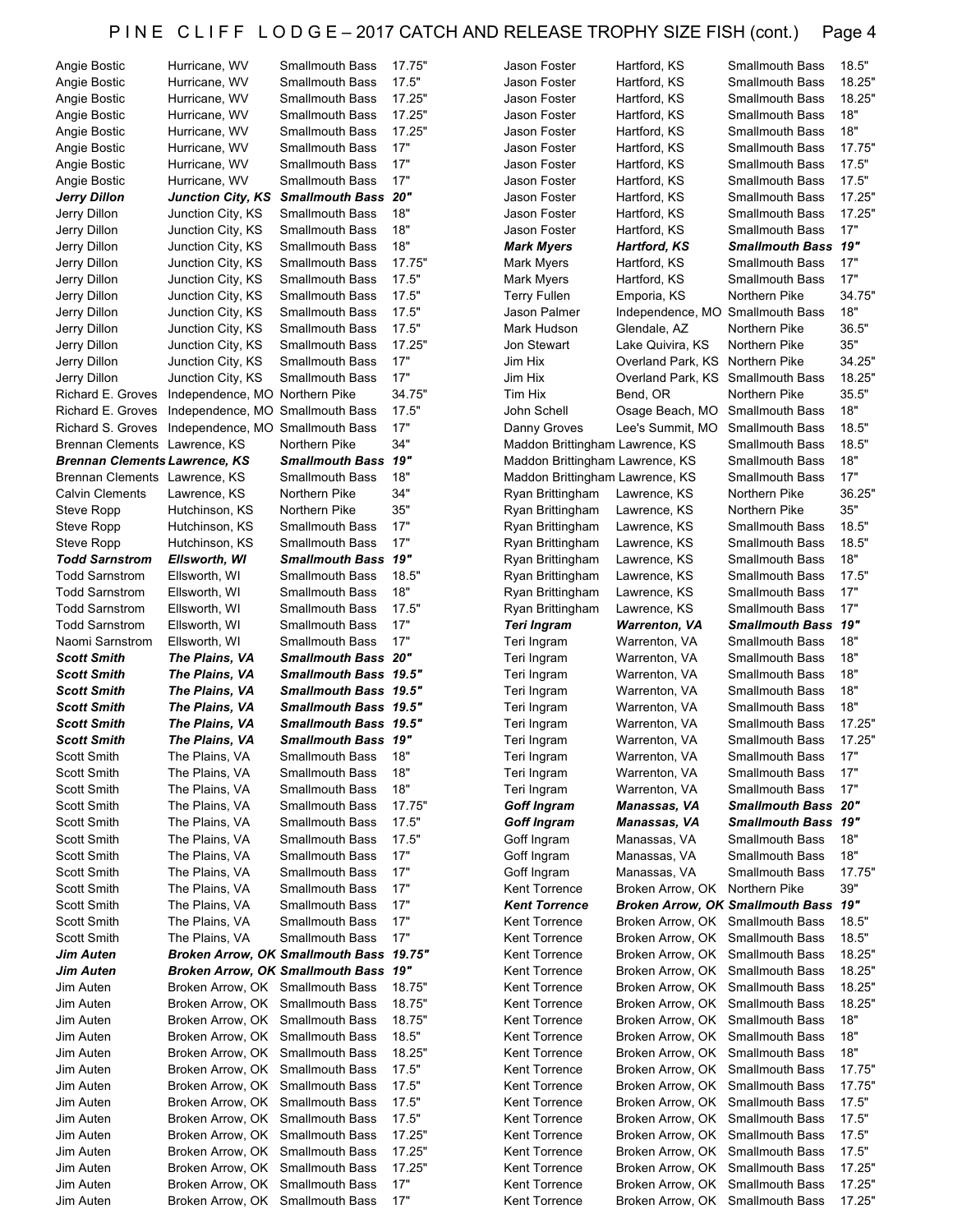| Jim Auten             | Broken Arrow, OK                   | <b>Smallmouth Bass</b>             | 17"    | <b>Kent Torrence</b>                 | Broken Arrow, OK                 | <b>Smallmouth Bass</b>        | 17.25" |
|-----------------------|------------------------------------|------------------------------------|--------|--------------------------------------|----------------------------------|-------------------------------|--------|
| <b>Marty Wood</b>     | Delmar, MD                         | <b>Northern Pike</b>               | 41"    | Kent Torrence                        | Broken Arrow, OK Smallmouth Bass |                               | 17.25" |
| Marty Wood            | Delmar, MD                         | Northern Pike                      | 37"    | Kent Torrence                        | Broken Arrow, OK                 | <b>Smallmouth Bass</b>        | 17.25" |
| Marty Wood            | Delmar, MD                         | <b>Smallmouth Bass</b>             | 18.5"  | Kent Torrence                        | Broken Arrow, OK                 | <b>Smallmouth Bass</b>        | 17"    |
| Marty Wood            | Delmar, MD                         | <b>Smallmouth Bass</b>             | 17.75" | <b>Kent Torrence</b>                 | Broken Arrow, OK                 | <b>Smallmouth Bass</b>        | 17"    |
| Marty Wood            | Delmar, MD                         | <b>Smallmouth Bass</b>             | 17.5"  | <b>Alex Moore</b>                    | <b>Rock Falls, IL</b>            | <b>Smallmouth Bass 20"</b>    |        |
|                       |                                    |                                    | 17"    |                                      |                                  |                               |        |
| Marty Wood            | Delmar, MD                         | <b>Smallmouth Bass</b>             |        | Alex Moore                           | <b>Rock Falls, IL</b>            | <b>Smallmouth Bass 20"</b>    |        |
| Marty Wood            | Delmar, MD                         | <b>Smallmouth Bass</b>             | 17"    | <b>Alex Moore</b>                    | <b>Rock Falls, IL</b>            | <b>Smallmouth Bass 19.75"</b> |        |
| Marty Wood            | Delmar, MD                         | <b>Smallmouth Bass</b>             | 17"    | <b>Alex Moore</b>                    | <b>Rock Falls, IL</b>            | Smallmouth Bass 19.5"         |        |
| Mike Lynch            | <b>Fallston, MD</b>                | Smallmouth Bass 19.5"              |        | <b>Alex Moore</b>                    | <b>Rock Falls, IL</b>            | <b>Smallmouth Bass 19"</b>    |        |
| Kevin Henry           | Ashton, MD                         | <b>Smallmouth Bass</b>             | 18"    | <b>Alex Moore</b>                    | <b>Rock Falls, IL</b>            | <b>Smallmouth Bass 19"</b>    |        |
| Vince Baker           | New Market, MD                     | <b>Smallmouth Bass</b>             | 18.5"  | Alex Moore                           | Rock Falls, IL                   | <b>Smallmouth Bass</b>        | 18.75" |
| <b>Vince Baker</b>    | New Market, MD                     | <b>Smallmouth Bass</b>             | 18.25" | Alex Moore                           | Rock Falls, IL                   | <b>Smallmouth Bass</b>        | 18.5"  |
| Jerry Young           | Hebron, MD                         | Northern Pike                      | 39"    | Alex Moore                           | Rock Falls, IL                   | <b>Smallmouth Bass</b>        | 18.5"  |
| Jerry Young           | Hebron, MD                         | Northern Pike                      | 37"    | Alex Moore                           | Rock Falls, IL                   | <b>Smallmouth Bass</b>        | 18"    |
|                       |                                    |                                    |        |                                      |                                  |                               |        |
| Jerry Young           | Hebron, MD                         | Northern Pike                      | 34"    | Alex Moore                           | Rock Falls, IL                   | <b>Smallmouth Bass</b>        | 18"    |
| Jerry Young           | Hebron, MD                         | <b>Smallmouth Bass</b>             | 17"    | Alex Moore                           | Rock Falls, IL                   | <b>Smallmouth Bass</b>        | 18"    |
| <b>Greg Burns</b>     | <b>Odenton, MD</b>                 | <b>Smallmouth Bass</b>             | 19.5"  | Alex Moore                           | Rock Falls, IL                   | <b>Smallmouth Bass</b>        | 18"    |
| Greg Burns            | Odenton, MD                        | <b>Smallmouth Bass</b>             | 18"    | Alex Moore                           | Rock Falls, IL                   | <b>Smallmouth Bass</b>        | 17.75" |
| Greg Burns            | Odenton, MD                        | <b>Smallmouth Bass</b>             | 18"    | Alex Moore                           | Rock Falls, IL                   | <b>Smallmouth Bass</b>        | 17.5"  |
| <b>Wendell Taylor</b> | Leavenworth, KS                    | Northern Pike                      | 35"    | Alex Moore                           | Rock Falls, IL                   | <b>Smallmouth Bass</b>        | 17.5"  |
| <b>Wendell Taylor</b> | Leavenworth, KS                    | Smallmouth Bass 19.5"              |        | Alex Moore                           | Rock Falls, IL                   | <b>Smallmouth Bass</b>        | 17.25" |
| <b>Wendell Taylor</b> | Leavenworth, KS                    | <b>Smallmouth Bass</b>             | 18"    | Alex Moore                           | Rock Falls, IL                   | <b>Smallmouth Bass</b>        | 17"    |
|                       |                                    | <b>Smallmouth Bass</b>             | 18"    | Alex Moore                           |                                  |                               | 17"    |
| <b>Wendell Taylor</b> | Leavenworth, KS                    |                                    |        |                                      | Rock Falls, IL                   | <b>Smallmouth Bass</b>        |        |
| Wendell Taylor        | Leavenworth, KS                    | <b>Smallmouth Bass</b>             | 18"    | Alex Moore                           | Rock Falls, IL                   | <b>Smallmouth Bass</b>        | 17"    |
| Wendell Taylor        | Leavenworth, KS                    | <b>Smallmouth Bass</b>             | 17"    | Alex Moore                           | Rock Falls, IL                   | <b>Smallmouth Bass</b>        | 17"    |
| <b>Wendell Taylor</b> | Leavenworth, KS                    | <b>Smallmouth Bass</b>             | 17"    | Alex Moore                           | Rock Falls, IL                   | <b>Smallmouth Bass</b>        | 17"    |
| <b>Wendell Taylor</b> | Leavenworth, KS                    | <b>Smallmouth Bass</b>             | 17"    | Alex Moore                           | Rock Falls, IL                   | <b>Smallmouth Bass</b>        | 17"    |
| Cole Taylor           | Leavenworth, KS                    | Northern Pike                      | 37"    | Alex Moore                           | Rock Falls, IL                   | <b>Smallmouth Bass</b>        | 17"    |
| Cole Taylor           | Leavenworth, KS                    | Northern Pike                      | 35"    | Alex Moore                           | Rock Falls, IL                   | <b>Smallmouth Bass</b>        | 17"    |
| Cole Taylor           | Leavenworth, KS                    | <b>Smallmouth Bass</b>             | 18.25" | Andy Moore                           | <b>Rock Falls, IL</b>            | Smallmouth Bass 19"           |        |
| Cole Taylor           | Leavenworth, KS                    | <b>Smallmouth Bass</b>             | 17"    | Andy Moore                           | <b>Rock Falls, IL</b>            | <b>Smallmouth Bass 19"</b>    |        |
|                       |                                    |                                    |        |                                      |                                  |                               |        |
| Joe Dietrich          | Leavenworth, KS                    | <b>Smallmouth Bass</b>             | 18.25" | Andy Moore                           | <b>Rock Falls, IL</b>            | Smallmouth Bass 19"           |        |
| Joe Dietrich          | Leavenworth, KS                    | <b>Smallmouth Bass</b>             | 18"    | Andy Moore                           | Rock Falls, IL                   | <b>Smallmouth Bass</b>        | 18.25" |
| Joe Dietrich          | Leavenworth, KS                    | <b>Smallmouth Bass</b>             | 18"    | Andy Moore                           | Rock Falls, IL                   | <b>Smallmouth Bass</b>        | 18.25" |
|                       |                                    |                                    |        |                                      |                                  |                               |        |
| Joe Dietrich          | Leavenworth, KS                    | <b>Smallmouth Bass</b>             | 17"    | Andy Moore                           | Rock Falls, IL                   | <b>Smallmouth Bass</b>        | 18"    |
| Joe Dietrich          | Leavenworth, KS                    | <b>Smallmouth Bass</b>             | 17"    |                                      | Rock Falls, IL                   | <b>Smallmouth Bass</b>        | 18"    |
| <b>Dave Anderson</b>  | Leavenworth, KS                    | <b>Smallmouth Bass 19"</b>         |        | Andy Moore                           |                                  | <b>Smallmouth Bass</b>        | 18"    |
|                       |                                    |                                    |        | Andy Moore                           | Rock Falls, IL                   |                               |        |
| <b>Dave Anderson</b>  | Leavenworth, KS                    | Smallmouth Bass 19"                |        | Andy Moore                           | Rock Falls, IL                   | <b>Smallmouth Bass</b>        | 18"    |
| <b>Dave Anderson</b>  | Leavenworth, KS                    | Smallmouth Bass 19"                |        | Andy Moore                           | Rock Falls, IL                   | <b>Smallmouth Bass</b>        | 18"    |
| Dave Anderson         | Leavenworth, KS                    | <b>Smallmouth Bass</b>             | 18.5"  | Andy Moore                           | Rock Falls, IL                   | <b>Smallmouth Bass</b>        | 18"    |
| Dave Anderson         | Leavenworth, KS                    | <b>Smallmouth Bass</b>             | 18.25" | Andy Moore                           | Rock Falls, IL                   | <b>Smallmouth Bass</b>        | 17.75" |
| Dave Anderson         | Leavenworth, KS                    | <b>Smallmouth Bass</b>             | 18"    | Andy Moore                           | Rock Falls, IL                   | Smallmouth Bass               | 17.5"  |
| Dave Anderson         | Leavenworth, KS                    | Smallmouth Bass                    | 18"    | Andy Moore                           | Rock Falls, IL                   | Smallmouth Bass               | 17.25" |
| Dave Anderson         | Leavenworth, KS                    | <b>Smallmouth Bass</b>             | 17.5"  | Andy Moore                           | Rock Falls, IL                   | Smallmouth Bass               | 17"    |
| Dave Anderson         | Leavenworth, KS                    | <b>Smallmouth Bass</b>             | 17.5"  | Andy Moore                           | Rock Falls, IL                   | <b>Smallmouth Bass</b>        | 17"    |
|                       |                                    | <b>Smallmouth Bass</b>             |        |                                      |                                  |                               |        |
| Dave Anderson         | Leavenworth, KS                    |                                    | 17.5"  | Ray Edwards                          | Spiro, OK                        | Northern Pike                 | 38"    |
| <b>Brian Rogers</b>   | Leavenworth, KS                    | <b>Smallmouth Bass</b>             | 18"    | Ray Edwards                          | Spiro, OK                        | Northern Pike                 | 38"    |
| <b>Brian Rogers</b>   | Leavenworth, KS                    | <b>Smallmouth Bass</b>             | 17.5"  | Ray Edwards                          | Spiro, OK                        | Northern Pike                 | 36"    |
| <b>Brian Rogers</b>   | Leavenworth, KS                    | <b>Smallmouth Bass</b>             | 17"    | Don Edwards                          | Bunch, OK                        | Northern Pike                 | 34"    |
| Kevin Austin          | Tonganoxie, KS                     | Northern Pike                      | 35"    | Richard Good                         | Topeka, KS                       | <b>Smallmouth Bass</b>        | 18.75" |
| Kevin Austin          | Tonganoxie, KS                     | Northern Pike                      | 34"    | Richard Good                         | Topeka, KS                       | <b>Smallmouth Bass</b>        | 18.25" |
| Kevin Austin          | Tonganoxie, KS                     | <b>Smallmouth Bass</b>             | 18"    | Richard Good                         | Topeka, KS                       | <b>Smallmouth Bass</b>        | 17.5"  |
| Kyle Austin           | Preston, KS                        | Northern Pike                      | 39"    | Jim Wishart                          |                                  | <b>Smallmouth Bass</b>        | 18.5"  |
|                       |                                    |                                    |        |                                      | Wichita, KS                      |                               |        |
| Kyle Austin           | Preston, KS                        | Northern Pike                      | 34"    | Jim Wishart                          | Wichita, KS                      | <b>Smallmouth Bass</b>        | 18.25" |
| <b>Kyle Austin</b>    | Preston, KS                        | Smallmouth Bass                    | 19.25" | Jim Wishart                          | Wichita, KS                      | <b>Smallmouth Bass</b>        | 18.25" |
| Kyle Austin           | Preston, KS                        | Smallmouth Bass                    | 18"    | Jim Wishart                          | Wichita, KS                      | <b>Smallmouth Bass</b>        | 18"    |
| Kyle Austin           | Preston, KS                        | <b>Smallmouth Bass</b>             | 17.5"  | Jim Wishart                          | Wichita, KS                      | <b>Smallmouth Bass</b>        | 17.75" |
| Kyle Austin           | Preston, KS                        | <b>Smallmouth Bass</b>             | 17.5"  | Jim Wishart                          | Wichita, KS                      | <b>Smallmouth Bass</b>        | 17.5"  |
| Kyle Austin           | Preston, KS                        | <b>Smallmouth Bass</b>             | 17.5"  | Jerry Edmonds                        | Elbert, CO                       | Northern Pike                 | 34"    |
| Kyle Austin           | Preston, KS                        | <b>Smallmouth Bass</b>             | 17.25" | Jerry Edmonds                        | Elbert, CO                       | <b>Smallmouth Bass</b>        | 18.75" |
| Kyle Austin           | Preston, KS                        | <b>Smallmouth Bass</b>             | 17"    | <b>Houston Hammond Asheville, NC</b> |                                  | Northern Pike                 | 41"    |
|                       | Preston, KS                        | Walleye                            | 29.5"  | Houston Hammond Asheville, NC        |                                  | Northern Pike                 | 36"    |
| <b>Kyle Austin</b>    |                                    |                                    |        |                                      |                                  |                               |        |
| <b>Frank Sink</b>     | Broadview Hgts, OH Northern Pike   |                                    | 34"    | Houston Hammond Asheville, NC        |                                  | Northern Pike                 | 35.75" |
| <b>Frank Sink</b>     |                                    | Broadview Hgts, OH Smallmouth Bass | 17"    | Houston Hammond Asheville, NC        |                                  | Northern Pike                 | 34.25" |
| <b>Frank Sink</b>     |                                    | Broadview Hgts, OH Smallmouth Bass | 17"    | <b>Houston Hammond Asheville, NC</b> |                                  | <b>Smallmouth Bass</b>        | 19.25" |
| <b>Frank Sink</b>     |                                    | Broadview Hgts, OH Smallmouth Bass | 17"    | Houston Hammond Asheville, NC        |                                  | <b>Smallmouth Bass</b>        | 17"    |
| John Calvin           | Travelers Rest, SC Northern Pike   |                                    | 36.5"  | Mark Hammond                         | Middletown, DE                   | <b>Smallmouth Bass</b>        | 18.75" |
| John Calvin           | Travelers Rest, SC Northern Pike   |                                    | 34.5"  | Mark Hammond                         | Middletown, DE                   | <b>Smallmouth Bass</b>        | 18.5"  |
| John Calvin           | Travelers Rest, SC Smallmouth Bass |                                    | 17.75" | Mark Hammond                         | Middletown, DE                   | <b>Smallmouth Bass</b>        | 18.5"  |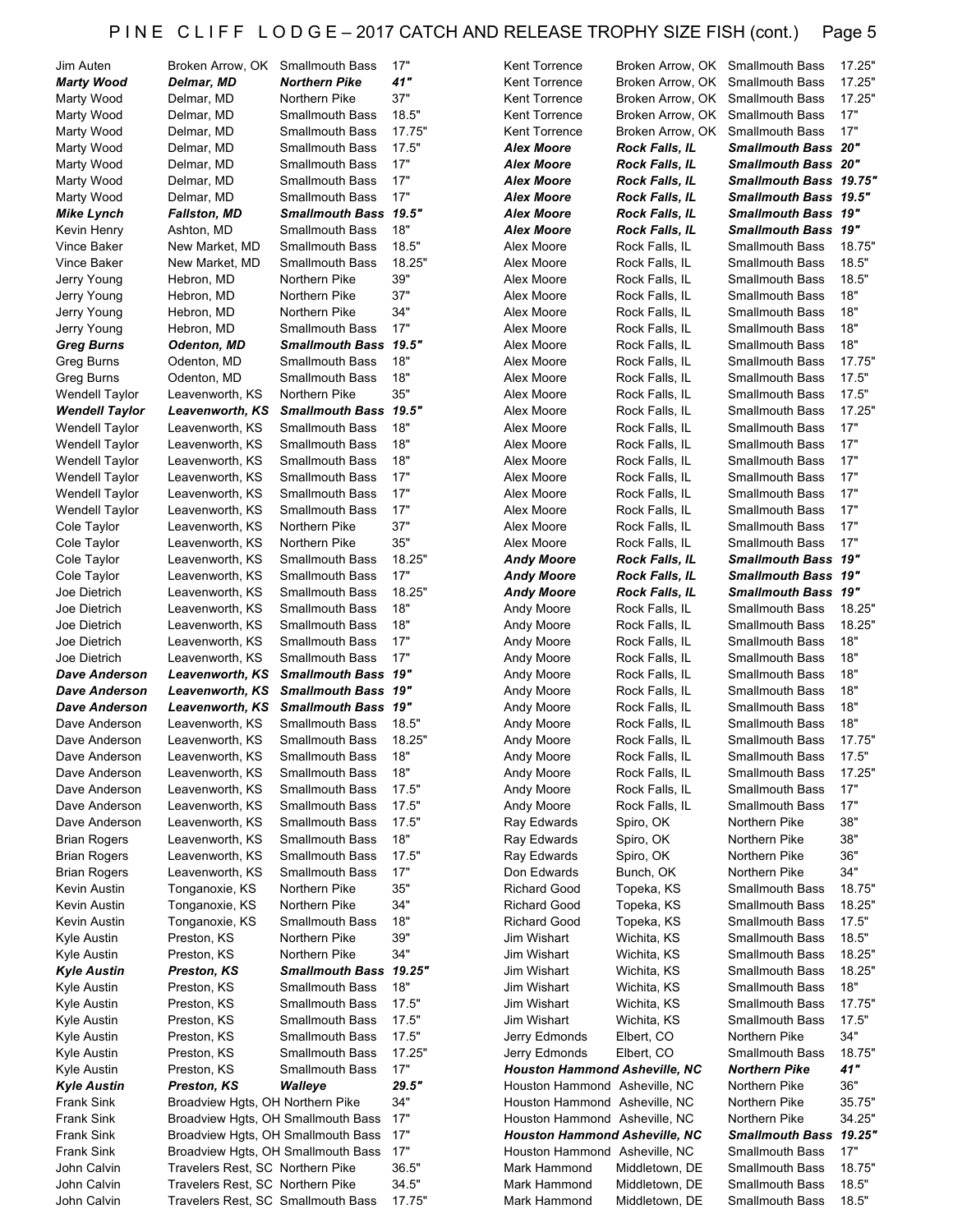| <b>Greg Reid</b>                        | <b>Central, SC</b>                       | Smallmouth Bass 19.25"     |        | Mark Hammond                     | Middletown, DE                    | <b>Smallmouth Bass</b> | 17.5"  |
|-----------------------------------------|------------------------------------------|----------------------------|--------|----------------------------------|-----------------------------------|------------------------|--------|
| <b>Greg Reid</b>                        | Central, SC                              | <b>Smallmouth Bass 19"</b> |        | <b>Tod Lancaster</b>             | Effingham, IL                     | Northern Pike          | 35.5"  |
| Greg Reid                               | Central, SC                              | <b>Smallmouth Bass</b>     | 18.5"  | <b>Tod Lancaster</b>             | Effingham, IL                     | Northern Pike          | 35.5"  |
| Greg Reid                               | Central, SC                              | <b>Smallmouth Bass</b>     | 18"    | <b>Tod Lancaster</b>             | Effingham, IL                     | Northern Pike          | 34"    |
| Greg Reid                               | Central, SC                              | <b>Smallmouth Bass</b>     | 17"    | <b>Tod Lancaster</b>             | Effingham, IL                     | Northern Pike          | 34"    |
| Greg Reid                               | Central, SC                              | <b>Smallmouth Bass</b>     | 17"    | Mark Meylor                      | Effingham, IL                     | Northern Pike          | 37"    |
| Mark Chapman                            | Central, SC                              | Northern Pike              | 38"    | Gary Fier                        | Clinton, IA                       | Northern Pike          | 38"    |
| Mark Chapman                            | Central, SC                              | <b>Smallmouth Bass</b>     | 17"    | <b>Gary Fier</b>                 | Clinton, IA                       | Northern Pike          | 35"    |
|                                         |                                          | Northern Pike              | 38"    | <b>Nick Andriette</b>            | Coyahoga Falls, OH Northern Pike  |                        | 35"    |
| <b>Russ Repenning</b>                   | Lake Worth, FL                           | Northern Pike              | 36"    |                                  |                                   |                        | 34"    |
| <b>Russ Repenning</b>                   | Lake Worth, FL                           |                            |        | Nick Andriette                   | Coyahoga Falls, OH Northern Pike  |                        |        |
| <b>Russ Repenning</b>                   | Lake Worth, FL                           | Northern Pike              | 36"    | <b>Nick Andriette</b>            | Coyahoga Falls, OH Northern Pike  |                        | 34"    |
| Russ Repenning                          | Lake Worth, FL                           | Northern Pike              | 36"    | Nick Andriette                   | Coyahoga Falls, OH Northern Pike  |                        | 34"    |
| <b>Russ Repenning</b>                   | Lake Worth, FL                           | Northern Pike              | 35.5"  | <b>Nick Andriette</b>            | Coyahoga Falls, OH Northern Pike  |                        | 34"    |
| <b>Russ Repenning</b>                   | Lake Worth, FL                           | Northern Pike              | 35.5"  | Chip Hall                        | Elyria, OH                        | Northern Pike          | 35.25" |
| <b>Russ Repenning</b>                   | Lake Worth, FL                           | Northern Pike              | 35"    | Chip Hall                        | Elyria, OH                        | Northern Pike          | 34.5"  |
| <b>Russ Repenning</b>                   | Lake Worth, FL                           | Northern Pike              | 34.5"  | Chip Hall                        | Elyria, OH                        | Northern Pike          | 34"    |
| Russ Repenning                          | Lake Worth, FL                           | Northern Pike              | 34.5"  | Chip Hall                        | Elyria, OH                        | Northern Pike          | 34"    |
| Russ Repenning                          | Lake Worth, FL                           | Northern Pike              | 34"    | Lawrence Hall                    | Elyria, OH                        | Northern Pike          | 34.5"  |
| <b>Russ Repenning</b>                   | Lake Worth, FL                           | Northern Pike              | 34"    | Lawrence Hall                    | Elyria, OH                        | Northern Pike          | 34"    |
| <b>Brent Repenning</b>                  | Olmstead Falls, OH Northern Pike         |                            | 36.5"  | Randy Thomason                   | Mulvane, KS                       | Northern Pike          | 37"    |
| <b>Brent Repenning</b>                  | Olmstead Falls, OH Northern Pike         |                            | 35.5"  | Randy Thomason                   | Mulvane, KS                       | Northern Pike          | 34"    |
|                                         |                                          |                            | 35"    | Pam Thomason                     | Mulvane, KS                       | Northern Pike          | 36"    |
| <b>Brent Repenning</b>                  | Olmstead Falls, OH Northern Pike         |                            |        |                                  |                                   |                        |        |
| <b>Brent Repenning</b>                  | Olmstead Falls, OH Northern Pike         |                            | 34.5"  | DJ Ashler                        | Lowry, MN                         | Northern Pike          | 37"    |
| <b>Brent Repenning</b>                  | Olmstead Falls, OH Northern Pike         |                            | 34.5"  | DJ Ashler                        | Lowry, MN                         | Northern Pike          | 36"    |
| <b>Brent Repenning</b>                  | Olmstead Falls, OH Northern Pike         |                            | 34.5"  | DJ Ashler                        | Lowry, MN                         | Northern Pike          | 35"    |
| <b>Brent Repenning</b>                  | Olmstead Falls, OH Northern Pike         |                            | 34"    | DJ Ashler                        | Lowry, MN                         | Northern Pike          | 35"    |
| <b>Brent Repenning</b>                  | Olmstead Falls, OH Northern Pike         |                            | 34"    | DJ Ashler                        | Lowry, MN                         | Northern Pike          | 34.5"  |
| Aaron Johnson                           | Weston, MO                               | Northern Pike              | 34"    | Arlen Yell                       | Alexandria, MN                    | Northern Pike          | 36.5"  |
| Jake Sandler                            | Richmond Hill, ON Northern Pike          |                            | 34"    | Arlen Yell                       | Alexandria, MN                    | Northern Pike          | 35.5"  |
| <b>Jake Sandler</b>                     | <b>Richmond Hill, ON Smallmouth Bass</b> |                            | 19"    | Arlen Yell                       | Alexandria, MN                    | Northern Pike          | 34.25" |
| <b>Lawrence Sandler Stouffville, ON</b> |                                          | <b>Northern Pike</b>       | 40.5"  | Dave Kleinschmidt Alexandria, MN |                                   | Northern Pike          | 37"    |
| Lawrence Sandler                        | Stouffville, ON                          | Northern Pike              | 36"    | Dave Kleinschmidt Alexandria, MN |                                   | Northern Pike          | 36"    |
| Lawrence Sandler                        | Stouffville, ON                          | Northern Pike              | 34"    | Dave Kleinschmidt Alexandria, MN |                                   | Northern Pike          | 35"    |
| <b>Gary Larson</b>                      | Oshkosh, WI                              | <b>Northern Pike</b>       | 40.5"  | Dave Kleinschmidt Alexandria, MN |                                   | Northern Pike          | 34"    |
| Gary Larson                             | Oshkosh, WI                              | Northern Pike              | 37"    | Will Kleinschmidt                | Avon, MN                          | Northern Pike          | 35.25" |
|                                         |                                          |                            |        |                                  |                                   |                        |        |
| Gary Larson                             | Oshkosh, WI                              | Northern Pike              | 36.25" | Will Kleinschmidt                | Avon, MN                          | <b>Smallmouth Bass</b> | 17"    |
| Gary Larson                             | Oshkosh, WI                              | Northern Pike              | 36.25" | Tom Kleinschmidt                 | Eden Prairie, MN                  | Northern Pike          | 39"    |
| Gary Larson                             | Oshkosh, WI                              | Northern Pike              | 35"    | Tom Kleinschmidt                 | Eden Prairie, MN                  | Northern Pike          | 35"    |
| Gary Larson                             | Oshkosh, WI                              | Northern Pike              | 35"    | <b>Mat Powell</b>                | Racine, WI                        | Northern Pike          | 36"    |
| Gary Larson                             | Oshkosh, WI                              | Northern Pike              | 34"    | Mat Powell                       | Racine, WI                        | Northern Pike          | 35.5"  |
| Gary Larson                             | Oshkosh, WI                              | <b>Smallmouth Bass</b>     | 18"    | Mat Powell                       | Racine, WI                        | <b>Smallmouth Bass</b> | 18"    |
| Gary Larson                             | Oshkosh, WI                              | <b>Smallmouth Bass</b>     | 18"    | <b>Brice Taylor</b>              | Overland Park, KS Smallmouth Bass |                        | 17.5"  |
| Gary Larson                             | Oshkosh, WI                              | Smallmouth Bass            | 17"    | <b>Tony Neff</b>                 | Thatcher, AZ                      | Northern Pike          | 35.5"  |
| <b>Barry Waters</b>                     | Hudson, WI                               | Northern Pike              | 37"    | <b>Tony Neff</b>                 | Thatcher, AZ                      | Northern Pike          | 35"    |
| <b>Barry Waters</b>                     | Hudson, WI                               | Northern Pike              | 34"    | Owen Neff                        | Centerville, OH                   | Northern Pike          | 36"    |
| <b>Barry Waters</b>                     | Hudson, WI                               | Northern Pike              | 34"    | Owen Neff                        | Centerville, OH                   | <b>Smallmouth Bass</b> | 18"    |
| <b>Barry Waters</b>                     | Hudson, WI                               | Northern Pike              | 34"    | Dan Parquette                    | Geneva, IL                        | <b>Smallmouth Bass</b> | 18"    |
| <b>Barry Waters</b>                     | Hudson, WI                               | <b>Smallmouth Bass</b>     | 21.25" | Dan Parquette                    | Geneva, IL                        | <b>Lake Trout</b>      | 32"    |
| <b>Barry Waters</b>                     | Hudson, WI                               | <b>Smallmouth Bass</b>     | 18"    | Dan Parquette                    | Geneva, IL                        | <b>Lake Trout</b>      | 30"    |
|                                         |                                          |                            | 18"    |                                  |                                   |                        | 38"    |
| <b>Barry Waters</b>                     | Hudson, WI                               | <b>Smallmouth Bass</b>     |        | Jack Parquette                   | Geneva, IL                        | Northern Pike          |        |
| <b>Barry Waters</b>                     | Hudson, WI                               | Smallmouth Bass            | 18"    | <b>Jack Parquette</b>            | Geneva, IL                        | <b>Lake Trout</b>      | 33.5"  |
| <b>Barry Waters</b>                     | Hudson, WI                               | <b>Smallmouth Bass</b>     | 17"    | <b>Jack Parquette</b>            | Geneva, IL                        | <b>Lake Trout</b>      | 31"    |
| <b>Gary Waters</b>                      | Independence, IA                         | Northern Pike              | 38"    | <b>Jack Parquette</b>            | Geneva, IL                        | <b>Lake Trout</b>      | 30"    |
| Hank Edwards                            | Grove City, PA                           | Northern Pike              | 36"    | <b>Stan Pruett</b>               | Kansas City, MO                   | Northern Pike          | 37"    |
| Jason Edwards                           | Grove City, PA                           | Northern Pike              | 38"    | Larry Dawson                     | Platte City, MO                   | Northern Pike          | 37.5"  |
| <b>Ken Kreif</b>                        | Derby, KS                                | <b>Northern Pike</b>       | 42"    | Larry Dawson                     | Platte City, MO                   | Northern Pike          | 35.5"  |
| Ken Kreif                               | Derby, KS                                | Northern Pike              | 38.5"  | Larry Dawson                     | Platte City, MO                   | Northern Pike          | 34"    |
| Ken Kreif                               | Derby, KS                                | Northern Pike              | 34.75" | Larry Dawson                     | Platte City, MO                   | <b>Smallmouth Bass</b> | 18"    |
| Ken Kreif                               | Derby, KS                                | Northern Pike              | 34"    | Larry Dawson                     | Platte City, MO                   | <b>Smallmouth Bass</b> | 17.5"  |
| Kim Kreif                               | Brodhead, WI                             | Northern Pike              | 35"    | Kim Manthei                      | Minong, WI                        | Northern Pike          | 37.5"  |
| Kim Kreif                               | Brodhead, WI                             | Northern Pike              | 34"    | Kim Manthei                      | Minong, WI                        | Northern Pike          | 35"    |
| Kelvin Kreif                            | West Bend, WI                            | Northern Pike              | 36"    | Kim Manthei                      | Minong, WI                        | Northern Pike          | 34.5"  |
|                                         |                                          |                            |        |                                  |                                   |                        |        |
| Laurel Kreif                            | West Bend, WI                            | Northern Pike              | 36.5"  | <b>Charlie Brah</b>              | Waukesha, WI                      | <b>Smallmouth Bass</b> | 21"    |
| Jeff Kissinger                          | West Bend, WI                            | Northern Pike              | 38"    | Morris Belger                    | Kewaskum, WI                      | <b>Smallmouth Bass</b> | 18"    |
| Jeff Kissinger                          | West Bend, WI                            | Northern Pike              | 37"    | Bailey Hall                      | Odessa, MO                        | Northern Pike          | 34"    |
| Sabrina Chmelka                         | Waterloo, WI                             | Northern Pike              | 35"    | <b>Bailey Hall</b>               | Odessa, MO                        | Northern Pike          | 34"    |
| Sabrina Chmelka                         |                                          |                            |        |                                  |                                   |                        |        |
|                                         | Waterloo, WI                             | <b>Smallmouth Bass</b>     | 17"    | Gavin Hall                       | Odessa, MO                        | Northern Pike          | 36"    |
| Chris Chmelka                           | Wilton, WI                               | Northern Pike              | 36"    | Gavin Hall                       | Odessa, MO                        | Northern Pike          | 34"    |
| Mike Juen                               | Ellsworth, WI                            | Northern Pike              | 35.5"  | Mike Swing                       | Shakopee, MN                      | Northern Pike          | 34"    |

| ‹ Hammond           | Middletown, DE                   | <b>Smallmouth Bass</b> | 17.5" |
|---------------------|----------------------------------|------------------------|-------|
| Lancaster           | Effingham, IL                    | Northern Pike          | 35.5" |
| Lancaster           | Effingham, IL                    | Northern Pike          | 35.5" |
| Lancaster           | Effingham, IL                    | Northern Pike          | 34"   |
| Lancaster           | Effingham, IL                    | Northern Pike          | 34"   |
| ເ Meylor            | Effingham, IL                    | Northern Pike          | 37"   |
| ⁄ Fier              | Clinton, IA                      | Northern Pike          | 38"   |
| / Fier              | Clinton, IA                      | Northern Pike          | 35"   |
| Andriette           | Coyahoga Falls, OH Northern Pike |                        | 35"   |
| Andriette           | Coyahoga Falls, OH Northern Pike |                        | 34"   |
| Andriette           |                                  |                        | 34"   |
|                     | Coyahoga Falls, OH Northern Pike |                        | 34"   |
| Andriette           | Coyahoga Falls, OH Northern Pike |                        |       |
| Andriette           | Covahoga Falls, OH Northern Pike |                        | 34"   |
| Hall                | Elyria, OH                       | Northern Pike          | 35.25 |
| Hall                | Elyria, OH                       | Northern Pike          | 34.5" |
| Hall                | Elyria, OH                       | Northern Pike          | 34"   |
| Hall                | Elyria, OH                       | Northern Pike          | 34"   |
| rence Hall          | Elyria, OH                       | Northern Pike          | 34.5" |
| rence Hall          | Elyria, OH                       | Northern Pike          | 34"   |
| dy Thomason         | Mulvane, KS                      | Northern Pike          | 37"   |
| dy Thomason         | Mulvane, KS                      | Northern Pike          | 34"   |
| Thomason            | Mulvane, KS                      | Northern Pike          | 36"   |
| shler،              | Lowry, MN                        | Northern Pike          | 37"   |
| shler،              | Lowry, MN                        | Northern Pike          | 36"   |
| shler،              | Lowry, MN                        | Northern Pike          | 35"   |
| shler،              | Lowry, MN                        | Northern Pike          | 35"   |
| shler،              | Lowry, MN                        | Northern Pike          | 34.5" |
| וYell               | Alexandria, MN                   | Northern Pike          | 36.5" |
| וXell               | Alexandria, MN                   | Northern Pike          | 35.5" |
| וXell ו             | Alexandria, MN                   | Northern Pike          | 34.25 |
| <b>Kleinschmidt</b> | Alexandria, MN                   | Northern Pike          | 37"   |
| e Kleinschmidt      | Alexandria, MN                   | Northern Pike          | 36"   |
| e Kleinschmidt      | Alexandria, MN                   | Northern Pike          | 35"   |
| e Kleinschmidt      | Alexandria, MN                   | Northern Pike          | 34"   |
| Kleinschmidt        | Avon, MN                         | Northern Pike          | 35.25 |
| Kleinschmidt        | Avon, MN                         | Smallmouth Bass        | 17"   |
| Kleinschmidt        | Eden Prairie, MN                 | Northern Pike          | 39"   |
| Kleinschmidt        | Eden Prairie, MN                 | Northern Pike          | 35"   |
| Powell              | Racine, WI                       | Northern Pike          | 36"   |
| Powell              | Racine, WI                       | Northern Pike          | 35.5" |
| Powell              | Racine, WI                       | Smallmouth Bass        | 18"   |
| <b>Faylor</b>       | Overland Park, KS                | <b>Smallmouth Bass</b> | 17.5" |
| / Neff              | Thatcher, AZ                     | Northern Pike          | 35.5" |
| / Neff              | Thatcher, AZ                     | Northern Pike          | 35"   |
| n Neff              | Centerville, OH                  | Northern Pike          | 36"   |
| n Neff              | Centerville, OH                  | Smallmouth Bass        | 18"   |
| Parquette           | Geneva, IL                       | Smallmouth Bass        | 18"   |
| <b>Parquette</b>    | Geneva, IL                       | <b>Lake Trout</b>      | 32"   |
| <b>Parquette</b>    | Geneva, IL                       | <b>Lake Trout</b>      | 30"   |
| ∶ Parquette         | Geneva, IL                       | Northern Pike          | 38"   |
| r Parquette         | Geneva, IL                       | Lake Trout             | 33.5' |
| Parquette           | Geneva, IL                       | Lake Trout             | 31"   |
| Parquette           | Geneva, IL                       | Lake Trout             | 30"   |
| Pruett              | Kansas City, MO                  | Northern Pike          | 37"   |
| / Dawson            | Platte City, MO                  | Northern Pike          | 37.5" |
| / Dawson            | Platte City, MO                  | Northern Pike          | 35.5" |
| / Dawson            | Platte City, MO                  | Northern Pike          | 34"   |
| / Dawson            | Platte City, MO                  | Smallmouth Bass        | 18"   |
| / Dawson            | Platte City, MO                  |                        | 17.5" |
|                     |                                  | Smallmouth Bass        | 37.5" |
| Manthei             | Minong, WI                       | Northern Pike          |       |
| Manthei             | Minong, WI                       | Northern Pike          | 35"   |
| Manthei             | Minong, WI                       | Northern Pike          | 34.5" |
| rlie Brah           | Waukesha, WI                     | <b>Smallmouth Bass</b> | 21"   |
| is Belger           | Kewaskum, WI                     | Smallmouth Bass        | 18"   |
| y Hall              | Odessa, MO                       | Northern Pike          | 34"   |
| y Hall              | Odessa, MO                       | Northern Pike          | 34"   |
| n Hall              | Odessa, MO                       | Northern Pike          | 36"   |
| n Hall              | Odessa, MO                       | Northern Pike          | 34"   |
| Swing               | Shakopee, MN                     | Northern Pike          | 34"   |
| Swing               | Shakopee, MN                     | Northern Pike          | 34"   |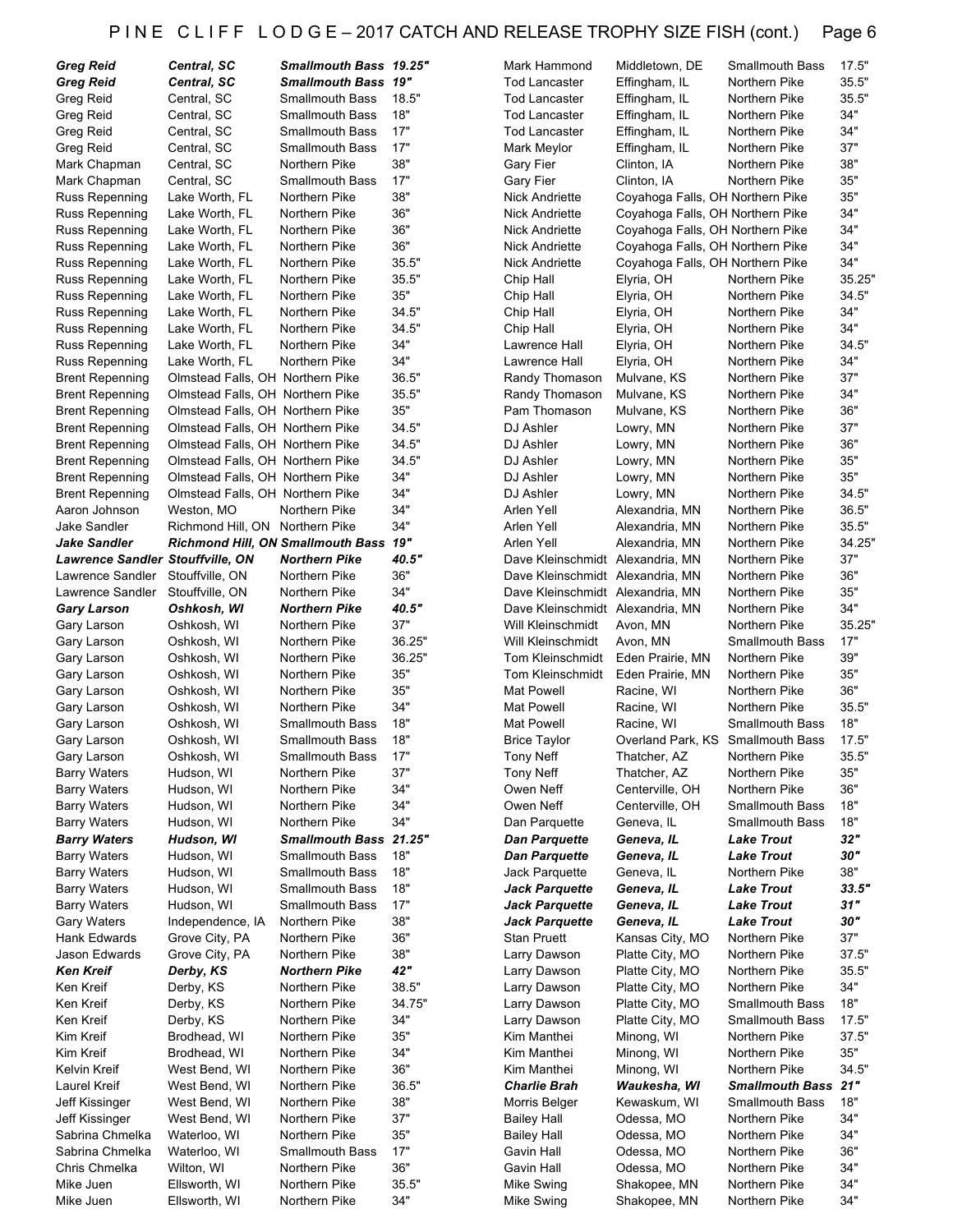| Cole Juen             | Ellsworth, WI                                    | Northern Pike          | 35"    | Jack Fraune           | Brooklyn Park, MN Northern Pike |                        | 38"    |
|-----------------------|--------------------------------------------------|------------------------|--------|-----------------------|---------------------------------|------------------------|--------|
| Cole Juen             | Ellsworth, WI                                    | Northern Pike          | 34"    | Jack Fraune           | Brooklyn Park, MN Northern Pike |                        | 37"    |
| Ben Goodrich          | Apple Valley, MN                                 | Northern Pike          | 36.5"  | Jack Fraune           | Brooklyn Park, MN Northern Pike |                        | 34.5"  |
| <b>Ben Goodrich</b>   | Apple Valley, MN                                 | Northern Pike          | 36"    | Mark Fraune           | Apple Valley, MN                | Northern Pike          | 38"    |
| Ben Goodrich          | Apple Valley, MN                                 | Northern Pike          | 35.5"  | Mark Fraune           | Apple Valley, MN                | Northern Pike          | 37"    |
| Ben Goodrich          | Apple Valley, MN                                 | Northern Pike          | 35"    | Peter Fraune          | Apple Valley, MN                | <b>Smallmouth Bass</b> | 18"    |
| Ben Goodrich          | Apple Valley, MN                                 | Northern Pike          | 34"    | Peter Fraune          | <b>Apple Valley, MN</b>         | <b>Lake Trout</b>      | 32"    |
| <b>Ben Goodrich</b>   | <b>Apple Valley, MN</b>                          | <b>Lake Trout</b>      | 30"    | Joe Fraune            | Nisswa, MN                      | Northern Pike          | 38"    |
| Tom Fraune            | Apple Valley, MN                                 | Northern Pike          | 37"    | Joe Fraune            | Nisswa, MN                      | Northern Pike          | 37"    |
| Corey Prinsen         | New London, WI                                   | Northern Pike          | 34"    | Spencer Hall          | Wayzata, MN                     | Northern Pike          | 36.5"  |
| Corey Prinsen         | New London, WI                                   | <b>Smallmouth Bass</b> | 17.5"  | Spencer Hall          | Wayzata, MN                     | Northern Pike          | 34"    |
| Yvonne Prinsen        | New London, WI                                   | Northern Pike          | 35"    | Spencer Hall          | Wayzata, MN                     | Northern Pike          | 34"    |
| <b>Bailey Prinsen</b> | New London, WI                                   | Northern Pike          | 34"    | Liam Hall             | Wayzata, MN                     | Northern Pike          | 38.5"  |
|                       |                                                  |                        | 34"    |                       |                                 | Northern Pike          | 34.5"  |
| <b>Grant Prinsen</b>  | New London, WI                                   | Northern Pike          |        | Liam Hall             | Wayzata, MN                     |                        |        |
| <b>Rick Klein</b>     | Cary, IL                                         | Northern Pike          | 35.5"  | Liam Hall             | Wayzata, MN                     | Northern Pike          | 34"    |
| <b>Rick Klein</b>     | Cary, IL                                         | Northern Pike          | 34"    | Brad Hall             | Wayzata, MN                     | Northern Pike          | 34"    |
| <b>Rick Klein</b>     | Cary, IL                                         | Northern Pike          | 34"    | Jim Morgan            | Ada, OK                         | Northern Pike          | 37"    |
| <b>Rick Klein</b>     | Cary, IL                                         | <b>Smallmouth Bass</b> | 17"    | Jim Morgan            | Ada, OK                         | Northern Pike          | 36.5"  |
| <b>Brian Pilgard</b>  | Woodstock, IL                                    | Northern Pike          | 39"    | Jim Morgan            | Ada, OK                         | Northern Pike          | 35"    |
| <b>Brian Pilgard</b>  | Woodstock, IL                                    | Northern Pike          | 35.5"  | Jim Morgan            | Ada, OK                         | Northern Pike          | 34.5"  |
| <b>Brian Pilgard</b>  | Woodstock, IL                                    | Northern Pike          | 34.5"  | Pat Morgan            | Ada, OK                         | Northern Pike          | 38"    |
| <b>Brian Pilgard</b>  | Woodstock, IL                                    | Northern Pike          | 34"    | Pat Morgan            | Ada, OK                         | Northern Pike          | 36"    |
| <b>Brian Pilgard</b>  | Woodstock, IL                                    | Northern Pike          | 34"    | Pat Morgan            | Ada, OK                         | Northern Pike          | 35"    |
| <b>Brian Pilgard</b>  | Woodstock, IL                                    | Northern Pike          | 34"    | Bob Savko             | <b>Fisherville, KY</b>          | <b>Northern Pike</b>   | 40.75" |
| <b>Rick Newton</b>    | Louisville, KY                                   | Northern Pike          | 37.25" | Bob Savko             | <b>Fisherville, KY</b>          | <b>Northern Pike</b>   | 40"    |
| <b>Rick Newton</b>    | Louisville, KY                                   | Northern Pike          | 37"    | Bob Savko             | Fisherville, KY                 | Northern Pike          | 37.5"  |
| <b>Rick Newton</b>    | Louisville, KY                                   | Northern Pike          | 37"    | Bob Savko             | Fisherville, KY                 | Northern Pike          | 36.75" |
| <b>Rick Newton</b>    | Louisville, KY                                   | Northern Pike          | 36.75" | Bob Savko             | Fisherville, KY                 | Northern Pike          | 35.75" |
|                       |                                                  |                        | 35"    |                       |                                 |                        |        |
| <b>Rick Newton</b>    | Louisville, KY                                   | Northern Pike          |        | Bob Savko             | Fisherville, KY                 | Northern Pike          | 35.25" |
| <b>Rick Newton</b>    | Louisville, KY                                   | Northern Pike          | 34.5"  | Bob Savko             | Fisherville, KY                 | Northern Pike          | 34.75" |
| <b>Rick Newton</b>    | Louisville, KY                                   | Northern Pike          | 34.25" | Bob Savko             | Fisherville, KY                 | Northern Pike          | 34.5"  |
| Jeff Patton           | Louisville, KY                                   | Northern Pike          | 39.25" | Bob Savko             | Fisherville, KY                 | Northern Pike          | 34.5"  |
| Jeff Patton           | Louisville, KY                                   | Northern Pike          | 37"    | Bob Savko             | Fisherville, KY                 | Northern Pike          | 34.5"  |
| Jeff Patton           | Louisville, KY                                   | Northern Pike          | 36"    | Bob Savko             | Fisherville, KY                 | Northern Pike          | 34.25" |
| Jeff Patton           | Louisville, KY                                   | Northern Pike          | 36"    | Bob Savko             | Fisherville, KY                 | Northern Pike          | 34.25" |
| Jeff Patton           | Louisville, KY                                   | Northern Pike          | 35.5"  | <b>Bob Savko</b>      | Fisherville, KY                 | Northern Pike          | 34"    |
| Jeff Patton           | Louisville, KY                                   | Northern Pike          | 35.25" | David Metzger         | Louisville, KY                  | Northern Pike          | 39.75" |
| <b>Jeff Patton</b>    | Louisville, KY                                   | Northern Pike          | 34.5"  | David Metzger         | Louisville, KY                  | Northern Pike          | 38.5"  |
| Jeff Patton           | Louisville, KY                                   | Northern Pike          | 34"    | David Metzger         | Louisville, KY                  | Northern Pike          | 35.5"  |
| Laszlo Szabo          | Elk Grove, CA                                    | Northern Pike          | 35.5"  | David Metzger         | Louisville, KY                  | Northern Pike          | 35"    |
|                       | Geza Boszormenyi Budapest, Hungary Northern Pike |                        | 35"    | Ron Cunningham        | Rogersville, MO                 | Northern Pike          | 35.75" |
|                       | Geza Boszormenyi Budapest, Hungary Northern Pike |                        | 35"    | Ron Cunningham        | Rogersville, MO                 | Northern Pike          | 35.75" |
|                       | Geza Boszormenyi Budapest, Hungary Northern Pike |                        | 34.5"  | Ron Cunningham        | Rogersville, MO                 | Northern Pike          | 34"    |
| Wayne Ebersole        | Highlandville, MO                                |                        | 36"    | Ron Cunningham        | Rogersville, MO                 | Northern Pike          | 34"    |
|                       |                                                  | Northern Pike          | 34.5"  | <b>Robert Stevens</b> |                                 |                        | 27"    |
| Wayne Ebersole        | Highlandville, MO                                | Northern Pike          |        |                       | Mansfield, MO                   | Walleye                |        |
| Mike Brown            | Mt. Pleasant, TX                                 | Northern Pike          | 37.5"  | Jay Brown             | Bella Vista, AR                 | Northern Pike          | 36.5"  |
| Mike Brown            | Mt. Pleasant, TX                                 | Northern Pike          | 37"    | Jay Brown             | Bella Vista, AR                 | Northern Pike          | 36.5"  |
| Mike Brown            | Mt. Pleasant, TX                                 | Northern Pike          | 34"    | Jay Brown             | Bella Vista, AR                 | Northern Pike          | 34"    |
| Mike Brown            | Mt. Pleasant, TX                                 | Northern Pike          | 34"    | Jay Brown             | Bella Vista, AR                 | Northern Pike          | 34"    |
| Mike Brown            | Mt. Pleasant, TX                                 | Northern Pike          | 34"    | <b>Monty Cotter</b>   | Forreston, IL                   | Northern Pike          | 38"    |
| <b>Mark Fruechte</b>  | <b>Evanston, WY</b>                              | <b>Northern Pike</b>   | 42.5"  | <b>Monty Cotter</b>   | Forreston, IL                   | Northern Pike          | 36.75" |
| Mark Fruechte         | Evanston, WY                                     | Northern Pike          | 36"    | <b>Monty Cotter</b>   | Forreston, IL                   | Northern Pike          | 36.5"  |
| Mark Fruechte         | Evanston, WY                                     | Northern Pike          | 36"    | <b>Monty Cotter</b>   | Forreston, IL                   | Northern Pike          | 36.5"  |
| Mark Fruechte         | Evanston, WY                                     | Northern Pike          | 35"    | <b>Monty Cotter</b>   | Forreston, IL                   | Northern Pike          | 36"    |
| Mark Fruechte         | Evanston, WY                                     | Northern Pike          | 35"    | <b>Monty Cotter</b>   | Forreston, IL                   | Northern Pike          | 35.5"  |
| Mark Fruechte         | Evanston, WY                                     | Northern Pike          | 35"    | <b>Monty Cotter</b>   | Forreston, IL                   | Northern Pike          | 35"    |
| Mark Fruechte         | Evanston, WY                                     | Northern Pike          | 34"    | <b>Monty Cotter</b>   | Forreston, IL                   | Northern Pike          | 34"    |
| Mark Fruechte         | Evanston, WY                                     | Northern Pike          | 34"    | <b>Monty Cotter</b>   | Forreston, IL                   | Northern Pike          | 34"    |
| Mike Gorny            | Lake Village, IN                                 | Northern Pike          | 35"    | <b>Monty Cotter</b>   | Forreston, IL                   | <b>Smallmouth Bass</b> | 19"    |
| Andy Moore            | Rock Falls, IL                                   | Northern Pike          | 34.25" | Cary Robbins          | Dixon, IL                       | Northern Pike          | 38.5"  |
|                       |                                                  |                        |        |                       |                                 |                        |        |
| Andy Moore            | Rock Falls, IL                                   | Northern Pike          | 34"    | Cary Robbins          | Dixon, IL                       | Northern Pike          | 37"    |
| <b>Chuck Carney</b>   | W. Des Moines, IA Smallmouth Bass                |                        | 19"    | Jim Carney            | Lakewood, CO                    | Northern Pike          | 34.25" |
| <b>Robert Boldt</b>   | Ottawa, IL                                       | <b>Northern Pike</b>   | 42"    | <b>Tom Bennett</b>    | Shoreview, MN                   | Northern Pike          | 36"    |
| <b>Robert Boldt</b>   | Ottawa, IL                                       | <b>Northern Pike</b>   | 40.5"  | <b>Tom Bennett</b>    | Shoreview, MN                   | Northern Pike          | 35"    |
| Robert Boldt          | Ottawa, IL                                       | Northern Pike          | 38"    | Kirk Vadnais          | Shoreview, MN                   | Northern Pike          | 36"    |
| Robert Boldt          | Ottawa, IL                                       | Northern Pike          | 37"    | Kirk Vadnais          | Shoreview, MN                   | Northern Pike          | 36"    |
| Robert Boldt          |                                                  |                        |        | Kirk Vadnais          | Shoreview, MN                   | Northern Pike          | 36"    |
|                       | Ottawa, IL                                       | Northern Pike          | 37"    |                       |                                 |                        |        |
| Robert Boldt          | Ottawa, IL                                       | Northern Pike          | 37"    | Kirk Vadnais          | Shoreview, MN                   | Northern Pike          | 35"    |
| Robert Boldt          | Ottawa, IL                                       | Northern Pike          | 37"    | Kirk Vadnais          | Shoreview, MN                   | Northern Pike          | 34"    |